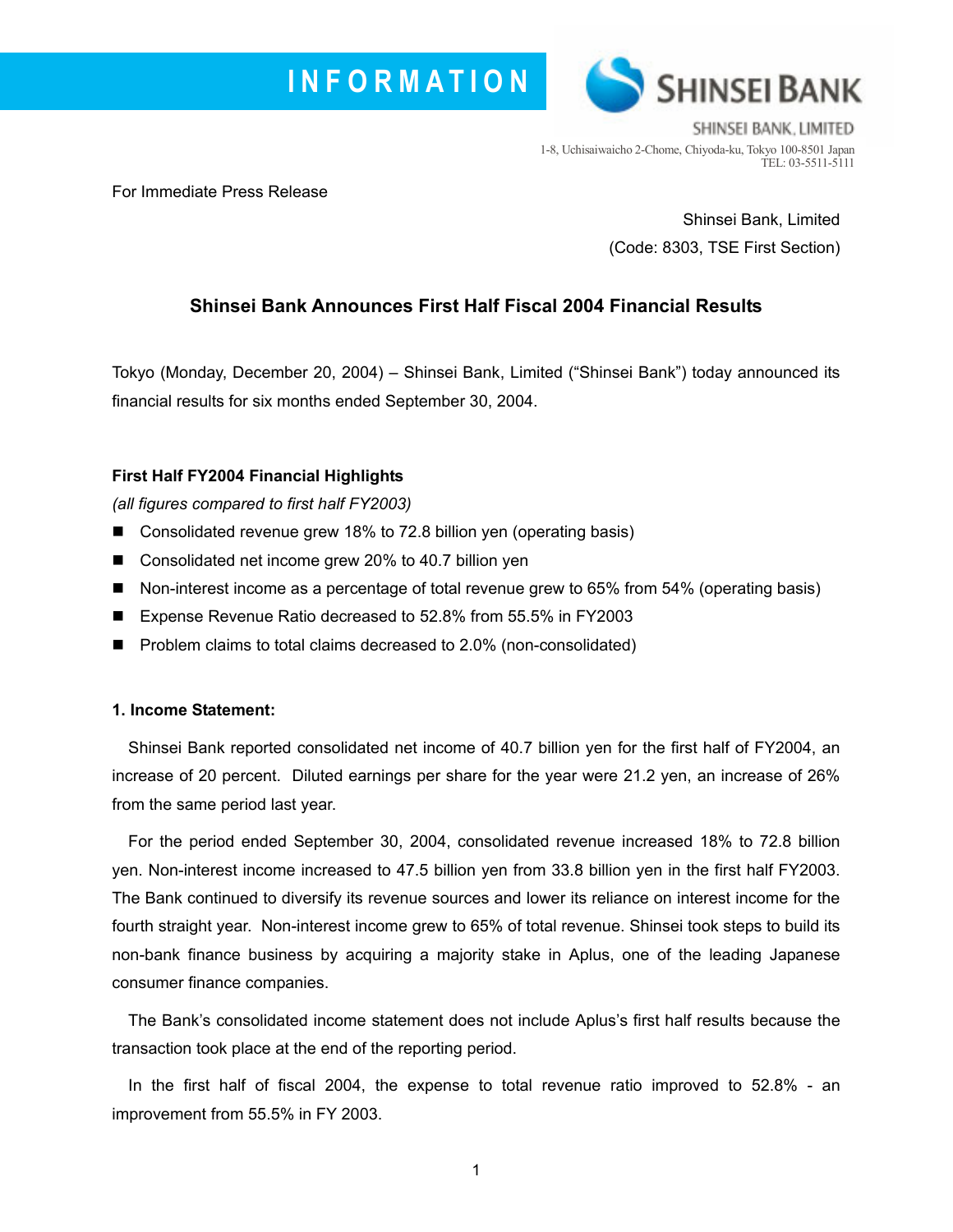Asset quality improved further as the Bank recorded a credit recovery of 10.7 billion yen for the first half of FY2004.

On a non-consolidated basis, Shinsei Bankís total revenue grew 14% to 64.8 billion yen from the first half of FY2003. The increase in non-interest income more than offset the decrease in net interest income. Non-consolidated net business profit before general reserve for loan losses (*jisshitsu gyomu jun-eki*) grew 18% to 29.2 billion yen, and non-consolidated net income after tax grew 17% to 37.2 billion yen from the first half of FY2003.

#### **2. Balance Sheet:**

Shinsei Bankís loan balance was 3.1 trillion yen at the end of September 2004, marginally higher than 3.0 trillion yen as of the end of March 2004. The increase was the result of strong demand for retail housing loans partially offset by a bottoming out of corporate loans and a reduction in lending to less creditworthy customers. The retail housing loan balance grew 55% in last six-month to 219 billion yen as of September 2004.With its non-performing loan issue largely solved, the Bank is now focused on growing its asset portfolio in institutional and retail lending.

During the first half of FY2004, Shinsei's funding mix also improved, with total deposits increasing 19% to 3,168.7 billion yen while bank debentures and corporate bond decreased 1.9% to 1,362.7 billion yen. Notably, retail deposits increased 25% to 1.9 trillion yen, further strengthening and stabilizing the Bankís funding sources. Retail funding now comprises 57% of our total customer funding.

The Bank is shifting its major sources of funding towards deposits and away from debentures, although it retains the ability to access both markets. Despite the charter conversion to an ordinary bank completed in April 2004, Shinsei possesses the right to issue debentures through March 2014.

#### **3. Non-performing Loans (non-consolidated):**

Shinsei Bank reduced its non-performing loan balance further. As of September 30, 2004, total non-performing loans were at 73.7 billion yen  $-$  a decline of 23.6 billion yen or 24% Non-performing loans currently represent 2% of total claims outstanding.

#### **4. Reserve for Credit Losses (non-consolidated):**

The total reserve for credit losses was 158.6 billion yen as of the end of September 2004, a decline of 19.3 billion yen from the end of March 2004. The Bank maintained a total reserve for credit losses to total claims ratio of 4.3%. The coverage ratio of reserves and collateral to non-performing loans was approximately 98% at the end of the period.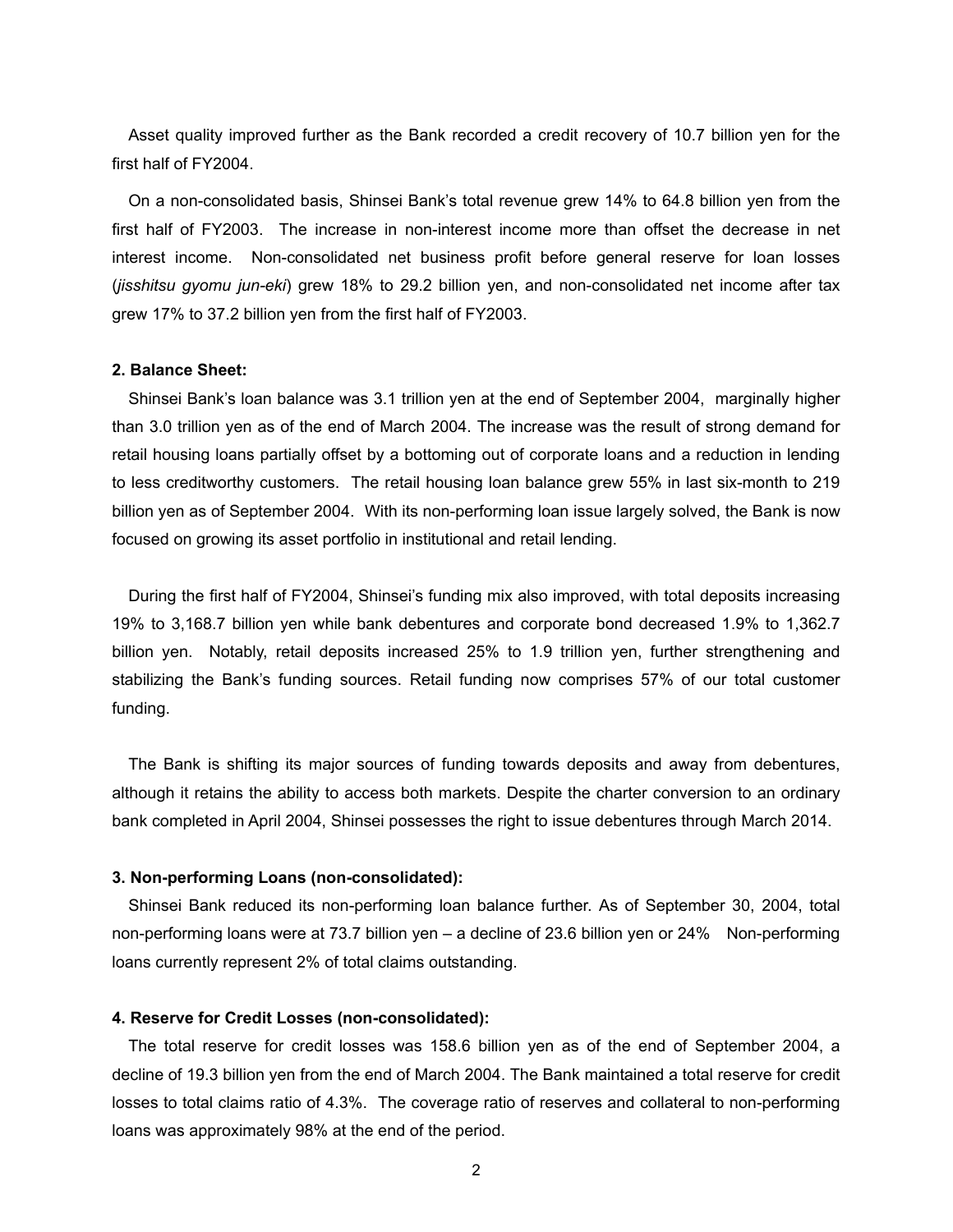#### **5. Capital Ratios:**

Shinsei Bank is committed to deploy its excess capital in value-enhancing opportunities. In September 2004, Shinsei Bank acquired a majority interest in Aplus Co., Ltd ("Aplus"). The transaction resulted in the total capital ratio of 11.8%, down from 21.1% in March 2004, and the Tier 1 ratio of 8.0%, down from 16.2% in March 2004. Shinsei Bankís capital predominantly consists of core capital. The net deferred tax asset portion remains at approximately 1.5% of total Tier 1 capital.

#### **6. Aplus Transaction Summary and Update:**

On September 28, 2004, Shinsei Bank acquired a majority stake in Aplus. The transaction involved purchasing 35 billion yen of newly issued common stock and 30 billion yen of outstanding preferred shares. The transaction fulfilled a strategic objective to leverage Shinsei Bank's strong capital position by expanding the Bank's non-bank finance operations.

On November 5, 2004 Shinsei Bank and Aplus announced a capital enhancement plan for Aplus. The plan will include an issuance of new preferred shares of approximately 241 billion yen. Shinsei intends to purchase approximately 143 billion yen of the issuance, with the balance sold to third party investors. The proceeds from preferred share issue will be used to restructure the Aplus balance sheet and position the business for growth.

On November 26, 2004, Aplus revised its revenue and net income projections for the first half FY2004, reporting a net loss of 264.7 billion yen, largely comprised of extraordinary losses. The revision reflected a series of business and accounting actions Aplus took to keep consistent with the accounting policies of Shinsei Bank. The actions applied to disposition of non-core businesses, accounting changes in revenue recognition, increased credit reserves and re-evaluation of fixed assets. Proceeds from the 241 billion yen preferred share issue will recapitalize Aplusí balance sheet and provide sufficient resources for future growth.

Shinsei Bankís consolidated balance sheet as of September 30, 2004 reflects the impact of a fair value review of Aplus assets. As of September 30, 2004, Aplus' net worth was negative 181 billion yen. As a result of Shinseiís 65 billion yen investment, Shinsei will record approximately 246 billion yen of intangible assets, of which approximately 202 billion yen will be recorded as residual goodwill.

The consolidated balance sheet of Shinsei Bank as of September 30, 2004 does not reflect the planned new preferred share issue of 241 billion yen. The Bank's consolidated income statement for the first half FY2004 does not include Aplus' first half results because the acquisition took place at the end of the reporting period.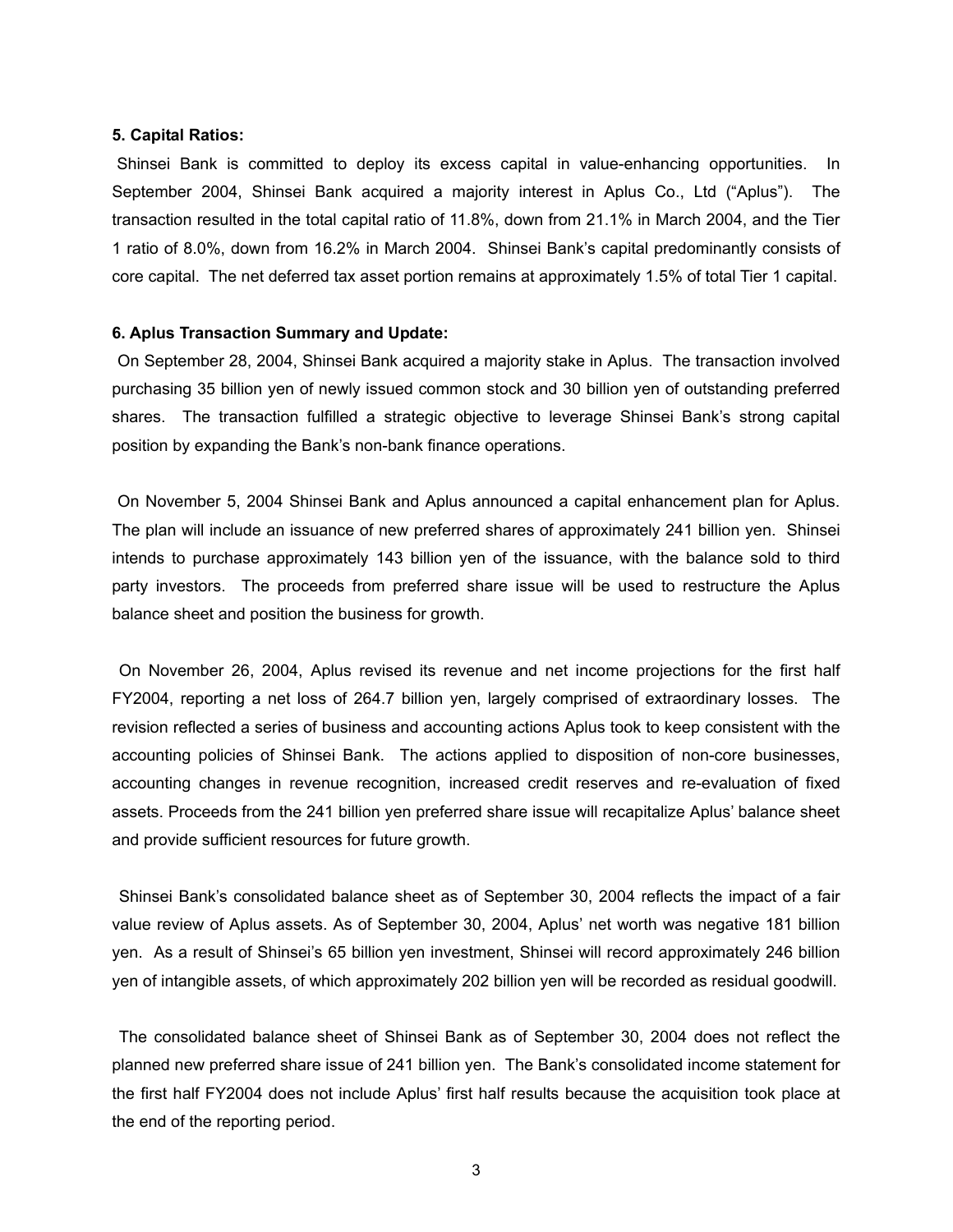#### **7. Earnings Forecast:**

Shinsei Bank has provided an expected earnings level for fiscal year 2004 (ending March 31, 2005).

As previously stated, on September 28, 2004, Shinsei Bank acquired a majority interest in Aplus. On November 5, 2004, Shinsei Bank announced the details of its plan to restructure the Aplus balance sheet.

The Aplus capital enhancement will result in the creation of various intangible assets. Under Japanese accounting rules, these assets can be amortized. The amortization period for identifiable intangibles would depend on the nature of the underlying intangible assets and will range between 10 and 20 years. The residual goodwill will be amortized over 20 years. This will result in a non-cash charge against Shinsei Bankís consolidated net income. To increase transparency and understanding of the Bankís underlying performance, Shinsei will report both reportable net income and a supplemental cash net income with its FY2004 results. Shinsei has also provided below a projected cash net income figure for the FY2004. Cash net income results exclude the amortization of total intangibles.

|                                                | <b>FY2004 after revision</b><br>(on December 20, 2004) | <b>FY2004 before revision</b><br>(announced on May 28, 2004) |
|------------------------------------------------|--------------------------------------------------------|--------------------------------------------------------------|
| <b>Net Operating Income</b><br>(Consolidated)  | 64.0                                                   | 62.0                                                         |
| Net Income <sup>(1)</sup><br>(Consolidated)    | 65.0                                                   | 66.0                                                         |
| <b>Cash Basis Net Income</b><br>(Consolidated) | 74.0                                                   |                                                              |

#### **<Net income and net operating income projections>**

Note: 1. Reported net income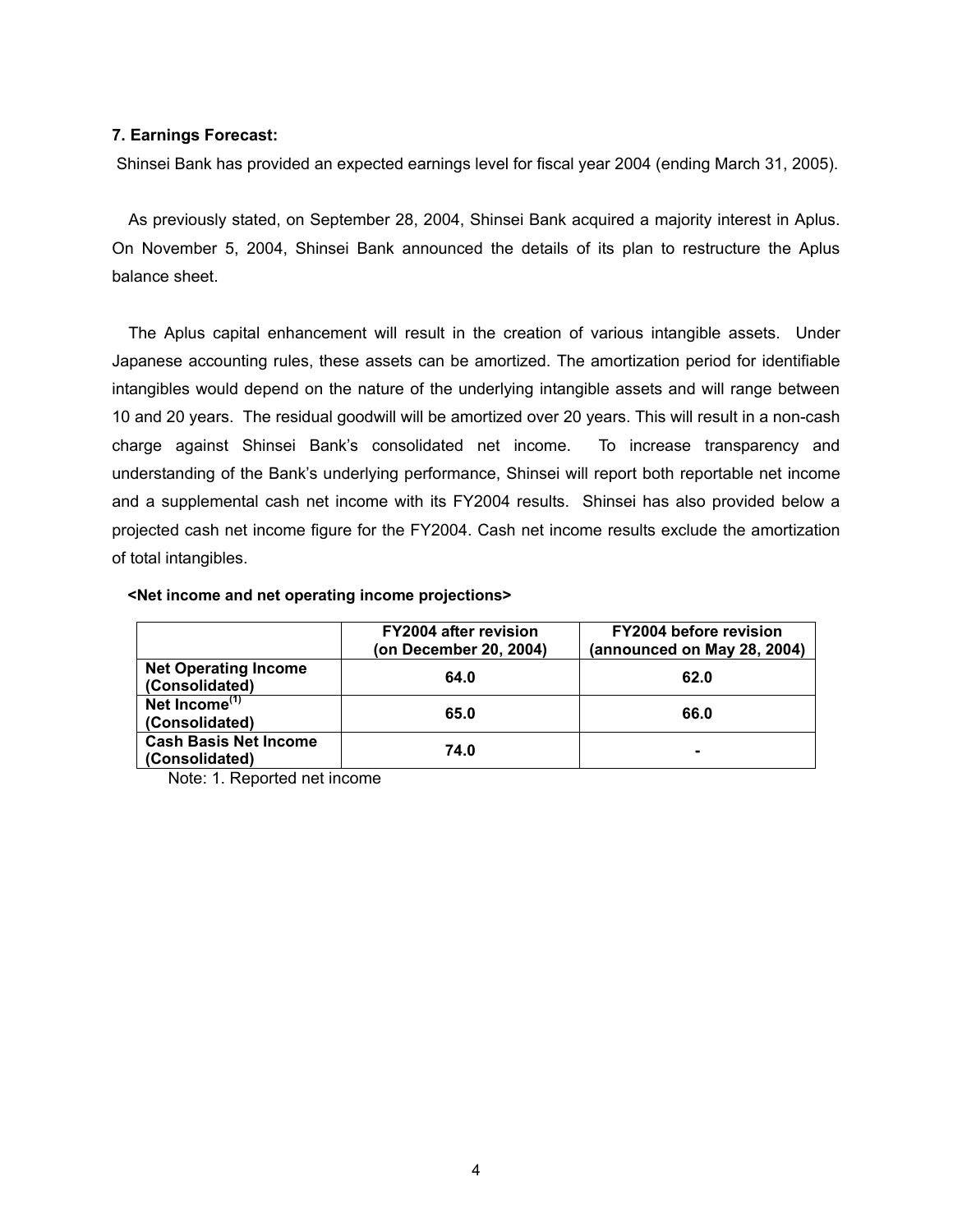At a press conference announcing these results, Masamoto Yashiro, the Chairman, President and CEO of Shinsei Bank, said the following:

ìOur retail business, which entered the fourth year of operation since the launch in June 2001, continues to grow. New financial centers opened and the Bank continued to expand and improve our transaction channels, including Internet banking, the ATM network and call centers that are available 24x7 free of charge. We add 25,000 - 30,000 new *PowerFlex* accounts per month and now have over 1.18 million individual customersí accounts, surpassing the 1 million account milestone in May 2004. Our retail business achieved profitability in the first half of fiscal 2004, driven by our new ì*Powered One*î deposit product and housing loan. From its launch in April 2004 to November 2004, the *"Powered One"* deposit has attracted 80,000 customers with an approximate 390 billion yen balance. In 2005, we will continue to launch new innovative products and enhance our retail offering. Early next year we will launch a security brokerage service in conjunction with Rakuten Securities, allowing Shinsei Bank customers to purchase equities through the Shinsei *Powerdirect* Internet banking services. We will also continue to expand our ATM and branch network and improve the productivity of our branches.

ìShinseiís institutional banking business continues to grow by providing valuable financial solutions to meet our customersí needs in funding, investment, restructuring and improving operational efficiency. In the first half of fiscal 2004, revenues grew substantially. Non-interest income represented more than 60% of total revenue as securitization, credit trading, non-recourse financing and M&A advisory services continued to show good growth. Our securitization business remains one of our core strengths and has established a reputation for quality and excellence far in excess of our size. We continue to expand our corporate revitalization business and supported both Mitsui Norin and MatsuyaDenki on their restructuring efforts. We are optimistic on the future potential of this business.

ìWe have also taken steps to build our non-bank finance business operation as the third pillar of our growth strategy. In 2004, Shinsei Bank subsidized and integrated Apolo Finance and Equion, now Shinsei Property Finance; established a joint venture with Nissin; acquired the consumer installment credit business of Teijin Finance, which we renamed Shinsei Sales Finance; and increased our stake in Shinki to 39.11% from 4.95% by converting the first unsecured convertible bonds issued by Shinki. At the end of the reporting period, we took another step towards building our non-bank finance business by acquiring a majority stake in Aplus, one of the leading consumer finance companies in Japan. Aplus provides Shinsei Bank with a new growth platform and is an excellent fit for our existing banking business and technical skillset. Aplus brings to Shinsei over 4 million credit card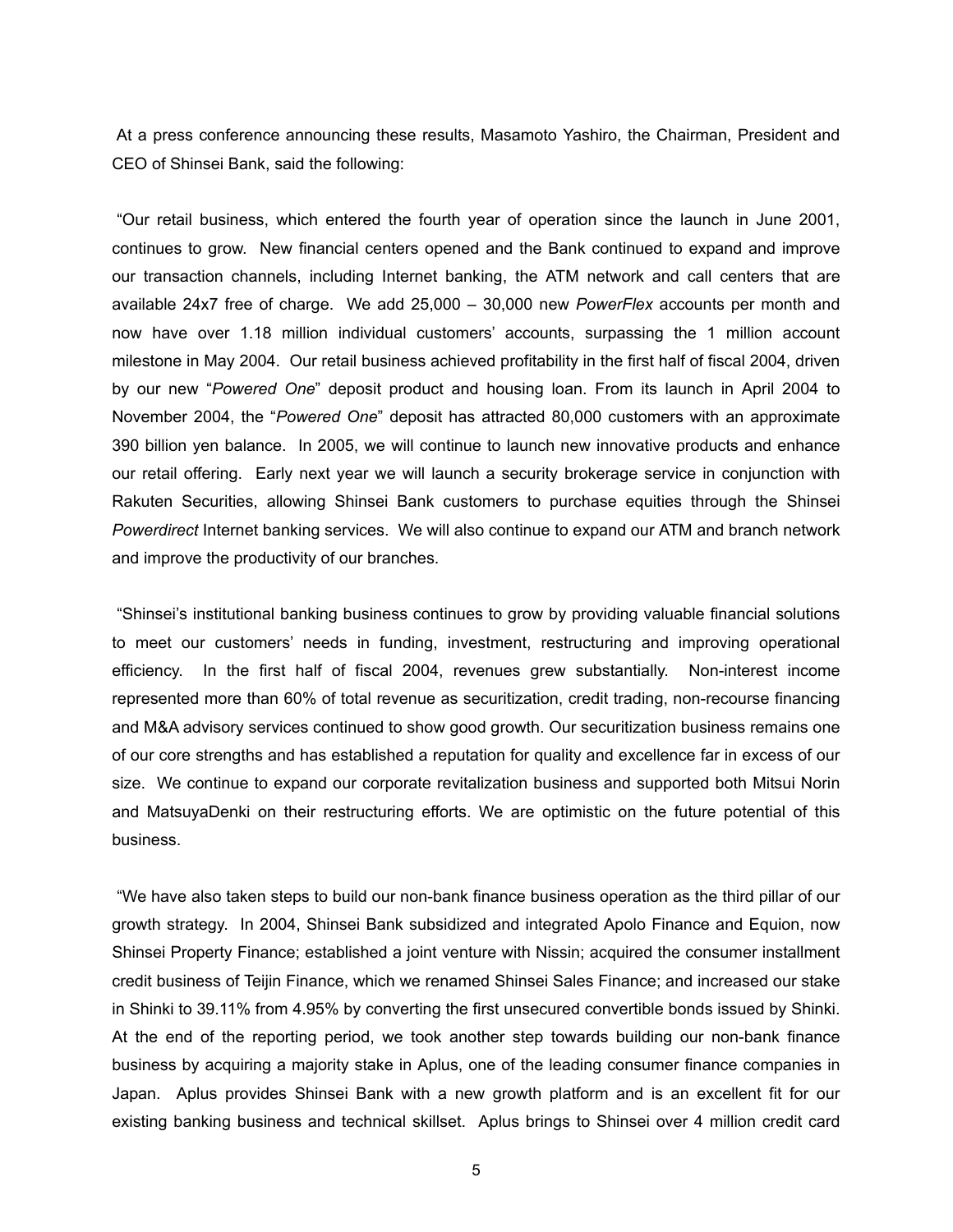customers, installment finance expertise and an attractive cash loan business. Shinsei Bank will apply its best-in-class IT systems and retail banking expertise to help Aplus operate more efficiently and accelerate growth in the future."

"Since the re-launch as Shinsei Bank in March 2000, we have restored the Bank's asset quality and financial strength and established a new business model with investment and retail banking businesses. We introduced a new banking model to the Japanese market – a Better Banking model. During the first half of the year, we saw clear evidence that Better Banking creates Better Value and have acted to ensure that we will continue to create value in the future. In February 2004, Shinsei Bank listed its common shares on First Section of the Tokyo Stock Exchange. The listing raised Shinseiís profile among our customer base and contributed to better financial performance during the period. The listing and charter conversion to an ordinary bank marked the launch of a new stage of the Bankís development. We are proud of our achievements and excited about the opportunities that lie ahead. In 2005, management will continue to apply the principles of Better Banking and maintain its focus on delivering stable, long-term profits."

\*\*\*\*

*Shinsei Bank is a Japanese banking institution founded on global standards of governance and management. With over \$61 billion in assets and 29 branches throughout Japan, Shinsei provides a broad range of value-added financial solutions to institutional and individual customers under the banner of "Better Banking." Our PowerFlex account, free ATM network and internet banking service, and customer friendly financial centers have redefined the Japanese retail banking experience. Shinsei is committed to long-term growth and profitability by expanding its customer-focused business model.* 

*News and other information about Shinsei Bank are available at<http://www.shinseibank.com/english/index.html>.*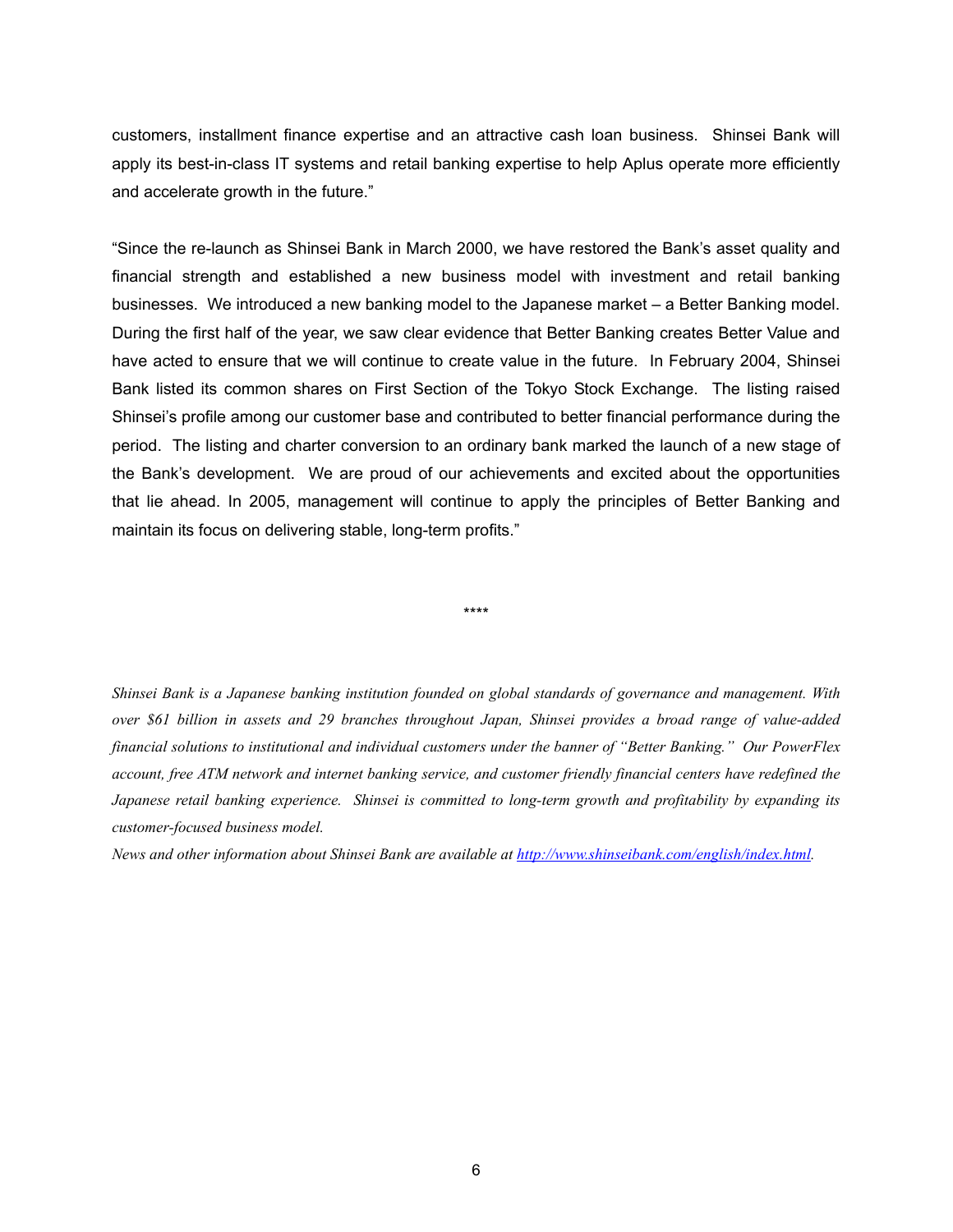# **Financial Highlights - Consolidated**

| <b>Results of Operations</b>        |           | for the six months ended | (billions of yen)<br>change |       |  |
|-------------------------------------|-----------|--------------------------|-----------------------------|-------|--|
|                                     | Sep. 2004 | Sep. 2003                |                             |       |  |
|                                     | a         | b                        | a-b                         | %     |  |
| Total Revenue *                     | 72.8      | 61.7                     | 11.1                        | 18.0% |  |
| Expenses*                           | 38.5      | 33.6                     | 4.9                         | 14.6% |  |
| Net Business Profit                 | 34.3      | 28.0                     | 6.3                         | 22.5% |  |
| Reference: (Credit Recoveries)      | 10.6      | 7.2                      | 3.4                         | 47.2% |  |
| Net Income                          | 40.7      | 34.0                     | 6.7                         | 19.8% |  |
| Diluted Net Income per Common Share | 21.16     | 16.79                    | 4.37                        | 26.0% |  |

\* based on the management accounting basis

| <b>Balance Sheet Data</b>         | as of the end of       |         | (billions of yen) |           |
|-----------------------------------|------------------------|---------|-------------------|-----------|
|                                   | Mar. 2004<br>Sep. 2004 |         | change            |           |
|                                   | a                      | b       | a-b               | %         |
| <b>Total Assets</b>               | 8,325.3                | 6.343.7 | 1.981.6           | 31.2%     |
| Loans and Bills Discounted        | 3,074.6                | 3.047.0 | 27.6              | 0.9%      |
| Securities                        | 1,339.8                | 1,483.2 | (143.3)           | $(9.7)\%$ |
| Cash and Due from Banks           | 468.9                  | 312.7   | 156.1             | 49.9%     |
| <b>Debentures</b>                 | 1,333.2                | 1,388.6 | (55.4)            | $(4.0)\%$ |
| Deposits (including NCDs)         | 3,168.8                | 2.734.4 | 434.3             | 15.9%     |
| <b>Total Shareholders' Equity</b> | 763.7                  | 730.0   | 33.7              | 4.6%      |

| <b>Capital Adequacy Ratio</b> | as of the end of | (billions of yen) |            |            |  |
|-------------------------------|------------------|-------------------|------------|------------|--|
|                               | Sep. 2004        | Mar. 2004         | Change     |            |  |
|                               | a                | b                 | a-b        | %          |  |
| Capital Adequacy Ratio        | 11.79%           | 21.13%            | $(9.34)\%$ |            |  |
| Tier I Ratio                  | 7.99%            | 16.15%            | $(8.16)\%$ |            |  |
| Tier I Capital                | 486.5            | 720.3             | (233.8)    | $(32.5)\%$ |  |
| <b>Tier II Capital</b>        | 236.5            | 226.8             | 9.7        | 4.3%       |  |
| <b>Risk Assets</b>            | 6.085.5          | 4.458.7           | 1.626.8    | 36.5%      |  |

| <b>References</b>                               |                     | as of the end of    |                     |  |  |
|-------------------------------------------------|---------------------|---------------------|---------------------|--|--|
|                                                 | Sep. 2004           | Mar. 2004           | Sep.2003            |  |  |
| Exchange Rate $(\frac{4}{5})$<br>Nikkei Average | 111.03<br>10.823.57 | 105.70<br>11.715.39 | 111.25<br>10.219.05 |  |  |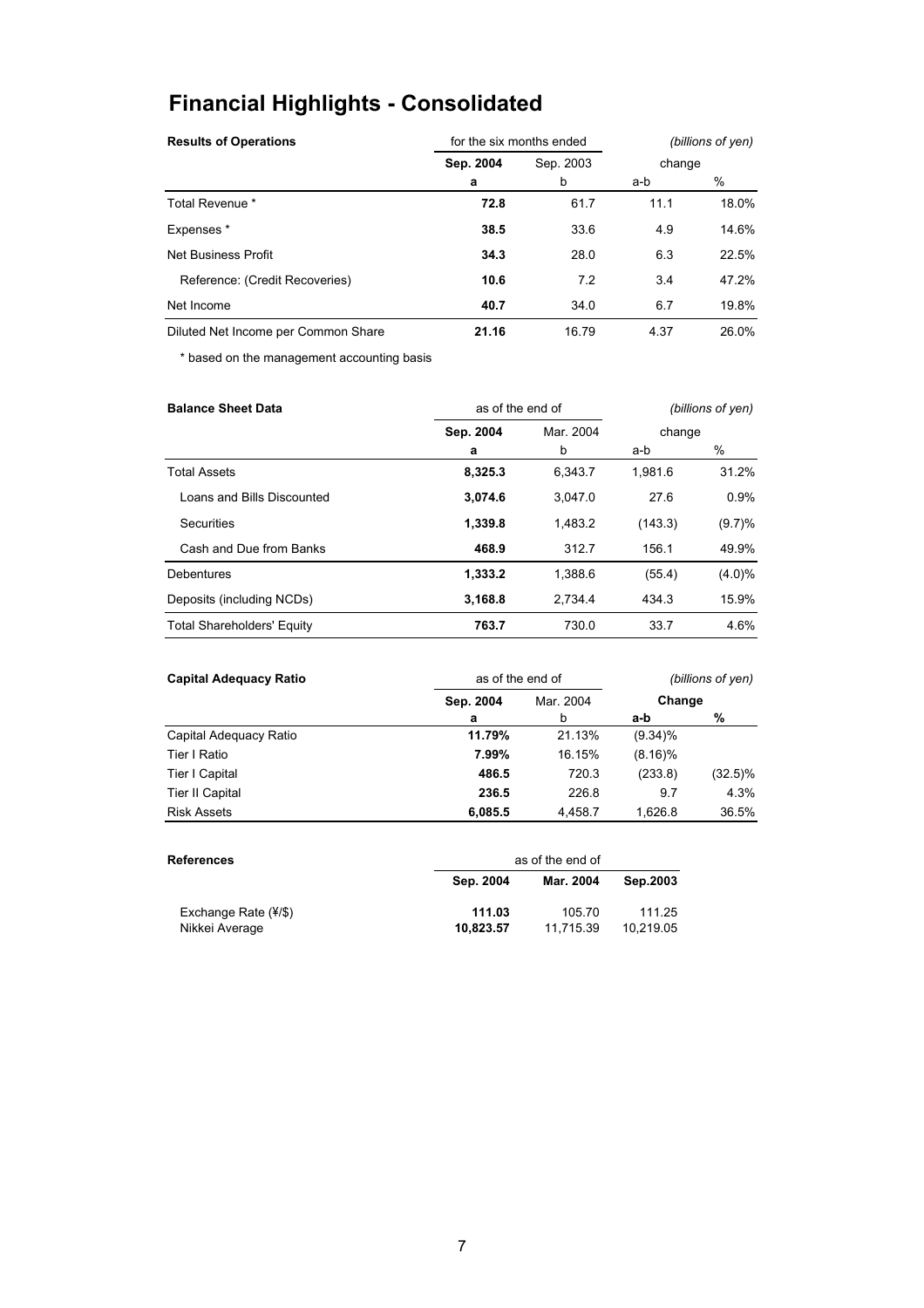# **Financial Data - Consolidated**

## **1. Risk Monitored Loans** *(billions of yen)*

|            |                                      |             |                                                           | ווט טווטווען |
|------------|--------------------------------------|-------------|-----------------------------------------------------------|--------------|
| Sep.30, 04 |                                      |             | Mar.31, 04                                                | Sep.30, 03   |
|            | Change from                          | Change from |                                                           |              |
|            | Mar.31, 04                           | Sep.30, 03  |                                                           |              |
| 7.8        |                                      | (2.6)       | 7.9                                                       | 10.4         |
| 61.3       | (8.2)                                | (35.3)      | 69.5                                                      | 96.6         |
| 4.8        | (3.3)                                | (16.8)      | 8.2                                                       | 21.6         |
| 22.9       | 13.6                                 | (0.6)       | 9.2                                                       | 23.5         |
| 96.9       | 2.0                                  | (55.4)      | 94.9                                                      | 152.4        |
|            |                                      | (202.7)     | 3,047.0                                                   | 3,277.4      |
|            |                                      |             |                                                           |              |
|            |                                      | 0.0%        | 0.3%                                                      | 0.3%         |
|            |                                      | (1.0)%      | 2.3%                                                      | 3.0%         |
|            |                                      | (0.5)%      | 0.3%                                                      | 0.7%         |
|            |                                      | 0.0%        | 0.3%                                                      | 0.7%         |
|            |                                      | (1.5)%      | 3.1%                                                      | 4.7%         |
|            | 0.3%<br>2.0%<br>0.2%<br>0.7%<br>3.2% | 3,074.6     | (0.1)<br>27.6<br>0.0%<br>(0.3)%<br>(0.1)%<br>0.4%<br>0.1% |              |

### **2. Reserve Ratio to Risk Monitored Loans**

|                           | Sep. 30, 04 |             |             | Mar.31, 04 | Sep.30, 03 |
|---------------------------|-------------|-------------|-------------|------------|------------|
|                           |             | Change from | Change from |            |            |
|                           |             | Mar.31, 04  | Sep.30, 03  |            |            |
| % on risk monitored loans | 162.6%      | $(24.8)\%$  | 36.4%       | 187.4%     | 126.2%     |

# **3. Subsidiaries and Affiliates**

|                                                  | Sep.30. '04 | Sep.30, '03 |
|--------------------------------------------------|-------------|-------------|
| Subsidiaries                                     | 66          | 40          |
| Affiliates accounted for using the equity method | 5           |             |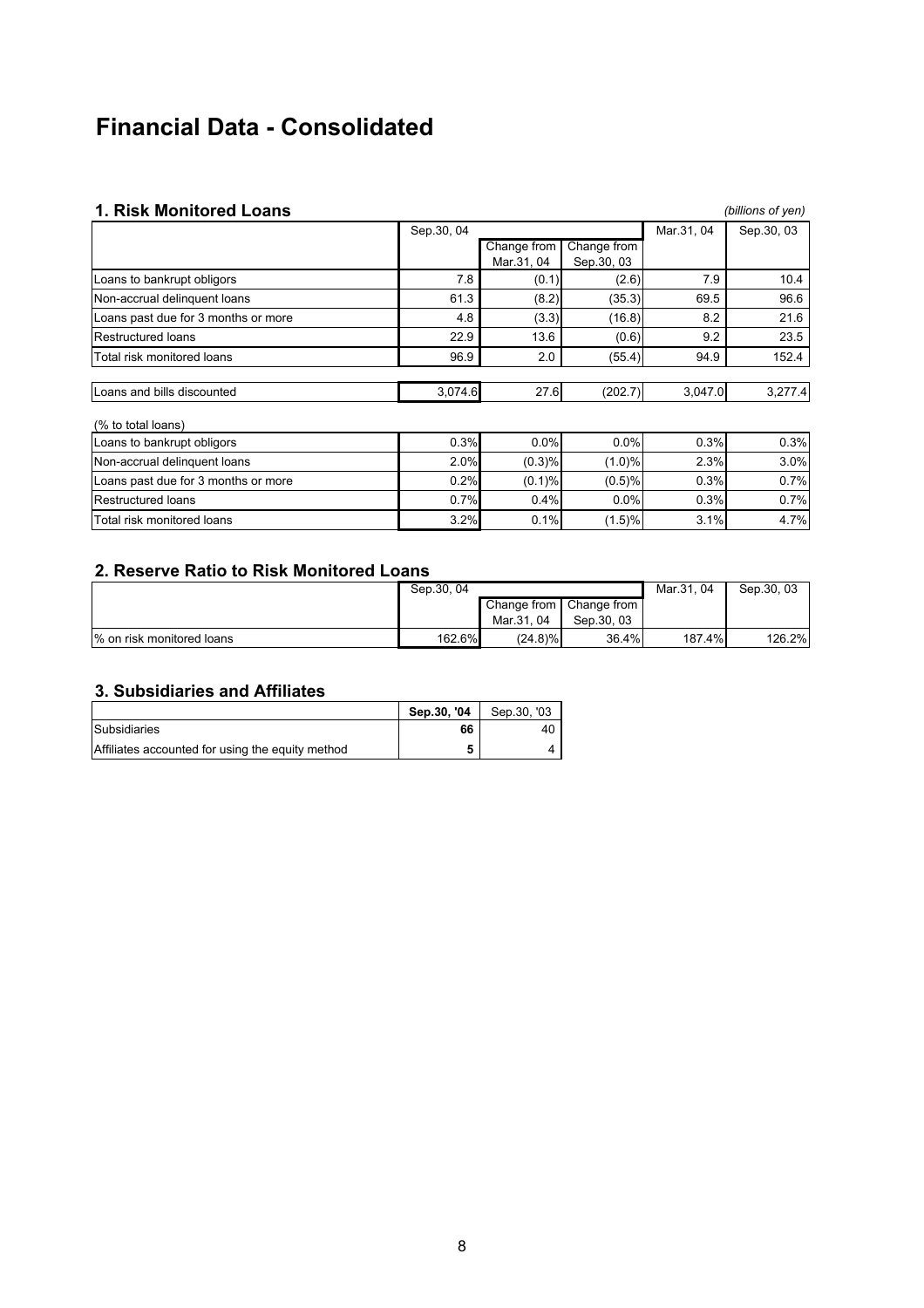# **Consolidated Balance Sheets** (See Note A)

**-- Assets**

|                                                                 |               |               |            | (millions of yen) |
|-----------------------------------------------------------------|---------------|---------------|------------|-------------------|
|                                                                 | Sep. 30, 2004 | Mar. 31, 2004 | Change     |                   |
|                                                                 | a             | b             | a-b        | %                 |
| < <assets>&gt;</assets>                                         |               |               |            |                   |
| Cash and due from banks                                         | 468,901       | 312,709       | 156,192    | 49.9%             |
| Call loans and bills bought                                     | 50,866        |               | 50,866     | 100.0%            |
| Collateral related to securities borrowing transactions         | 146,333       | 18,121        | 128,212    | 707.5%            |
| Other monetary claims purchased                                 | 233,881       | 246,987       | (13, 106)  | (5.3)%            |
| Trading assets                                                  | 443,634       | 635,096       | (191, 462) | $(30.1)\%$        |
| Monetary assets held in trust                                   | 429,588       | 242,750       | 186,838    | 77.0%             |
| Securities                                                      | 1,339,840     | 1,483,234     | (143, 394) | $(9.7\%)$         |
| Loans and bills discounted                                      | 3,074,644     | 3,047,042     | 27,602     | 0.9%              |
| Foreign exchanges                                               | 12.361        | 9.490         | 2,871      | 30.3%             |
| Other assets                                                    | 711,793       | 375,075       | 336,718    | 89.8%             |
| Premises and equipment                                          | 106,215       | 89,703        | 16,512     | 18.4%             |
| Deferred discounts on and issuance expenses for debentures      | 264           | 179           | 85         | 47.5%             |
| Deferred discounts on and issuance expenses for corporate bonds | 6             |               | 6          | 100.0%            |
| Deferred tax assets                                             | 26,019        | 22,941        | 3.078      | 13.4%             |
| Consolidation goodwill                                          | 200,841       |               | 200,841    | 100.0%            |
| Customers' liabilities for acceptances and guarantees           | 1,237,801     | 38,339        | 1,199,462  | 3128.6%           |
| Reserve for credit losses                                       | (157, 597)    | (177, 916)    | 20,319     | (11.4)%           |
| <b>Total assets</b>                                             | 8,325,396     | 6,343,755     | 1,981,641  | 31.2%             |
| US\$ / yen                                                      | @111.03       | @105.70       |            |                   |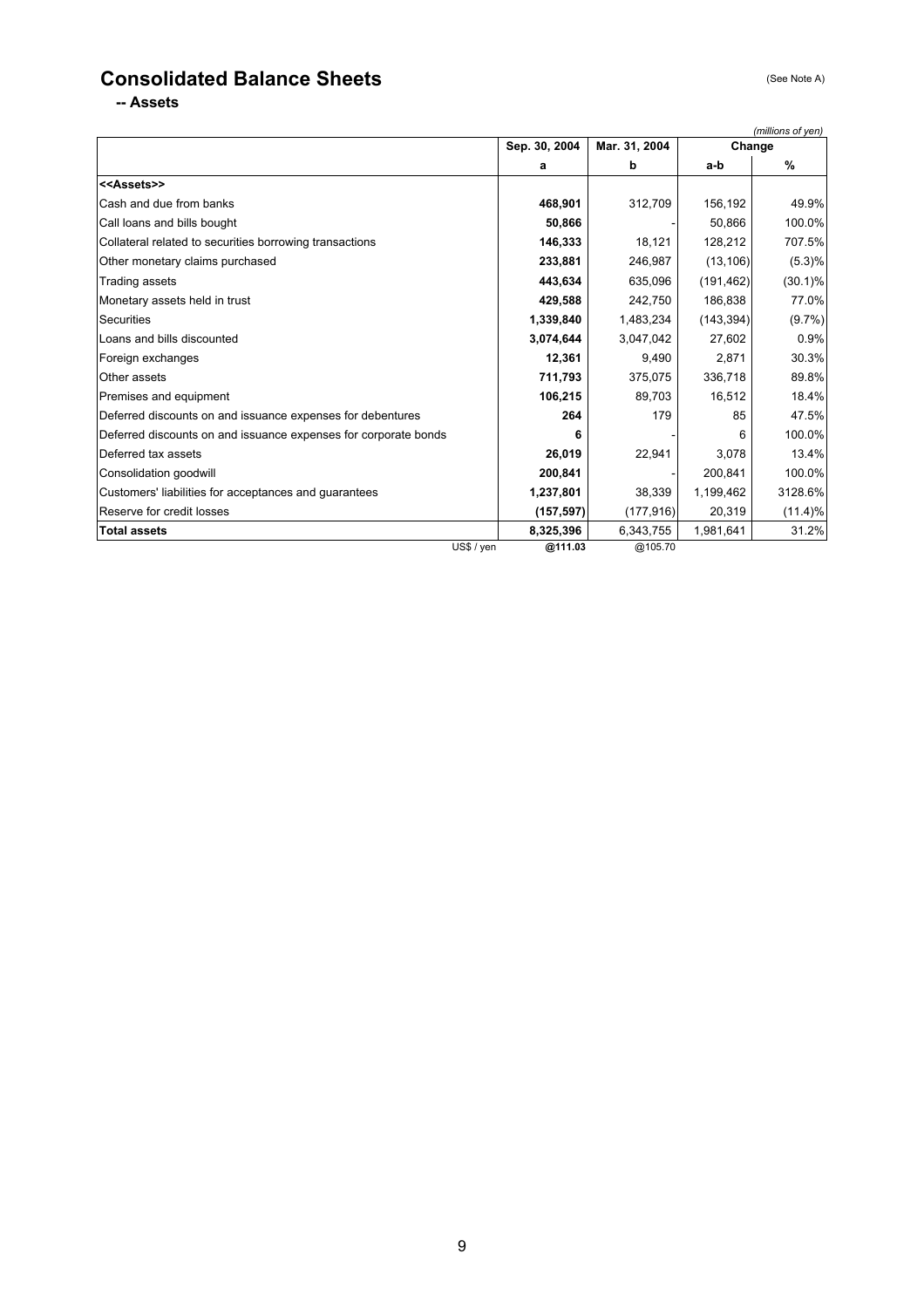# **Consolidated Balance Sheets** (See Note A)

**and shareholders' equity**

**Contract Contract Contract Contract Contract** 

# **-- Liabilities, minority interests in subsidiaries and shareholders' equity**

|                                                                     |               | (millions of yen) |            |             |  |
|---------------------------------------------------------------------|---------------|-------------------|------------|-------------|--|
|                                                                     | Sep. 30, 2004 | Mar. 31, 2004     | Change     |             |  |
|                                                                     | a             | b                 | a-b        | %           |  |
| < <liabilities>&gt;</liabilities>                                   |               |                   |            |             |  |
| Deposits                                                            | 2,692,494     | 2,263,421         | 429,073    | 19.0%       |  |
| Negotiable certificates of deposit                                  | 476,336       | 471,068           | 5,268      | 1.1%        |  |
| <b>Debentures</b>                                                   | 1,333,211     | 1,388,696         | (55, 485)  | $(4.0)\%$   |  |
| Call money and bills sold                                           | 173,397       | 112,559           | 60,838     | 54.0%       |  |
| Payables under repurchase agreements                                | 44,994        | 445,634           | (400, 640) | $(89.9)\%$  |  |
| Collateral related to securities lending transactions               |               | 29,275            | (29, 275)  | $(100.0)\%$ |  |
| Commercial paper                                                    | 11,086        |                   | 11,086     | 100.0%      |  |
| <b>Trading liabilities</b>                                          | 72,506        | 92,231            | (19, 725)  | $(21.4)\%$  |  |
| Borrowed money                                                      | 656,108       | 334,416           | 321,692    | 96.2%       |  |
| Foreign exchanges                                                   | 12            | 4                 | 8          | 200.0%      |  |
| Corporate bonds                                                     | 29,528        |                   | 29,528     | 100.0%      |  |
| <b>Other liabilities</b>                                            | 805,479       | 424,899           | 380,580    | 89.6%       |  |
| Reserve for bonuses payable                                         | 5,791         | 8,722             | (2,931)    | $(33.6)\%$  |  |
| Reserve for retirement benefits                                     | 1,589         | 629               | 960        | 152.6%      |  |
| Reserve for loss on disposition of premises and equipment           | 153           |                   | 153        | 100.0%      |  |
| Reserve for loss on sale of bonds                                   | 1,529         | 1,918             | (389)      | $(20.3)\%$  |  |
| Reserve under special law                                           | 0             | 0                 | 0          | 0.0%        |  |
| Deferred tax liabilities                                            | 18,584        | 42                | 18,542     | 44147.6%    |  |
| Consolidation goodwill                                              |               | 915               | (915)      | $(100.0)\%$ |  |
| Acceptances and guarantees                                          | 1,237,801     | 38,339            | 1,199,462  | 3128.6%     |  |
| <b>Total liabilities</b>                                            | 7,560,605     | 5,612,776         | 1,947,829  | 34.7%       |  |
| Minority interests in subsidiaries                                  | 1,069         | 977               | 92         | 9.4%        |  |
| < <shareholders' equity="">&gt;</shareholders'>                     |               |                   |            |             |  |
| Capital stock                                                       | 451,296       | 451,296           |            |             |  |
| Capital surplus                                                     | 18,558        | 18,558            |            |             |  |
| Retained earnings                                                   | 288,082       | 250,737           | 37,345     | 14.9%       |  |
| Net unrealized gains on securities available-for-sale, net of taxes | 3,452         | 7,154             | (3,702)    | (51.7)%     |  |
| Foreign currency transaction adjustments                            | 2,333         | 2,255             | 78         | 3.5%        |  |
| Treasury stock, at cost                                             | (2)           | (1)               | (1)        | 100.0%      |  |
|                                                                     |               |                   |            |             |  |
| <b>Total shareholders' equity</b>                                   | 763,721       | 730,000           | 33,721     | 4.6%        |  |
| Total liabilities, minority interest in subsidiaries                | 8,325,396     | 6,343,755         | 1,981,641  | 31.2%       |  |

US\$ / yen **@111.03** @105.70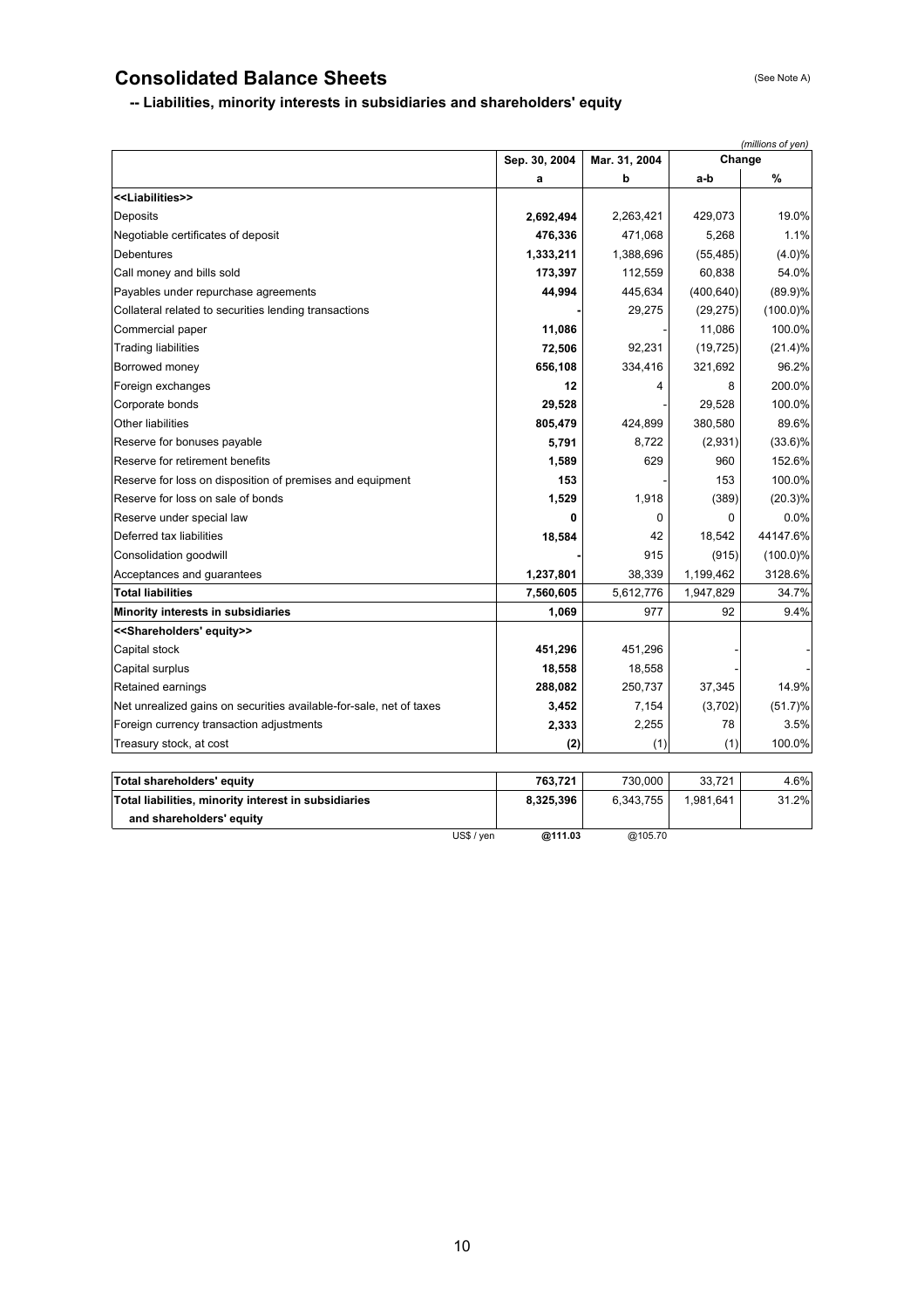# **Consolidated Statements of Income** (See Note B)

|                                                         | (millions of yen) |          |          |                   |
|---------------------------------------------------------|-------------------|----------|----------|-------------------|
|                                                         | IH/FY'04          | IH/FY'03 | Change   |                   |
|                                                         | a                 | b        | a-b      | %                 |
| <b>Operating income</b>                                 | 103,722           | 87,407   | 16,315   | 18.7%             |
| Interest income                                         | 41,536            | 44,962   | (3, 426) | (7.6)%            |
| Interest on loans and discounts                         | 29,630            | 33,712   | (4,082)  | $(12.1)\%$        |
| Interest and dividends on securities                    | 7,092             | 6,975    | 117      | 1.7%              |
| Fees and commissions (income)                           | 13,935            | 10,797   | 3,138    | 29.1%             |
| Trading revenue                                         | 15,325            | 448      | 14,877   | 3320.8%           |
| Other business income                                   | 19,855            | 13,799   | 6,056    | 43.9%             |
| Other operating income                                  | 13,069            | 17,400   | (4, 331) | (24.9)%           |
| <b>Operating expenses</b>                               | 75,150            | 62,923   | 12,227   | 19.4%             |
| Interest expenses                                       | 16,165            | 16,716   | (551)    | $(3.3)\%$         |
| Interest on deposits                                    | 7,210             | 5,651    | 1,559    | 27.6%             |
| Interest on debentures                                  | 3,203             | 5,308    | (2, 105) | $(39.7)\%$        |
| Fees and commissions (expense)                          | 4,510             | 3,195    | 1,315    | 41.2%             |
| Trading expenses                                        |                   | 692      | (692)    | $(100.0)\%$       |
| Other business expenses                                 | 6,963             | 2,367    | 4,596    | 194.2%            |
| General and administrative expenses                     | 39,241            | 34,164   | 5,077    | 14.9%             |
| Other operating expenses                                | 8,269             | 5,786    | 2,483    | 42.9%             |
| Net operating income                                    | 28,572            | 24,484   | 4,088    | 16.7%             |
| Extraordinary income                                    | 12,903            | 12,723   | 180      | 1.4%              |
| <b>Extraordinary expenses</b>                           | 543               | 1,473    | (930)    | $(63.1)\%$        |
| Income before income taxes and minority interests       | 40,932            | 35,734   | 5,198    | 14.5%             |
| Income taxes (current)                                  | 630               | 562      | 68       | 12.1%             |
| Income taxes (deferred)                                 | (539)             | 1,155    | (1,694)  | $(146.7)\%$       |
| Minority interests in net income (loss) of subsidiaries | 52                | (21)     | 73       | $(347.6)\%$       |
| <b>Net income</b>                                       | 40,789            | 34,038   | 6,751    | 19.8%             |
|                                                         |                   |          |          | (billions of yen) |
| (Ref.) Net business profit (jisshitsu gyomu jun-eki)*   | 34                | 28       | 6        | 21.2%             |
| $\overline{USS}$ / yen                                  | @111.03           | @111.25  |          |                   |

\* Management accounting basis, including income from investment in monetary assets held in trust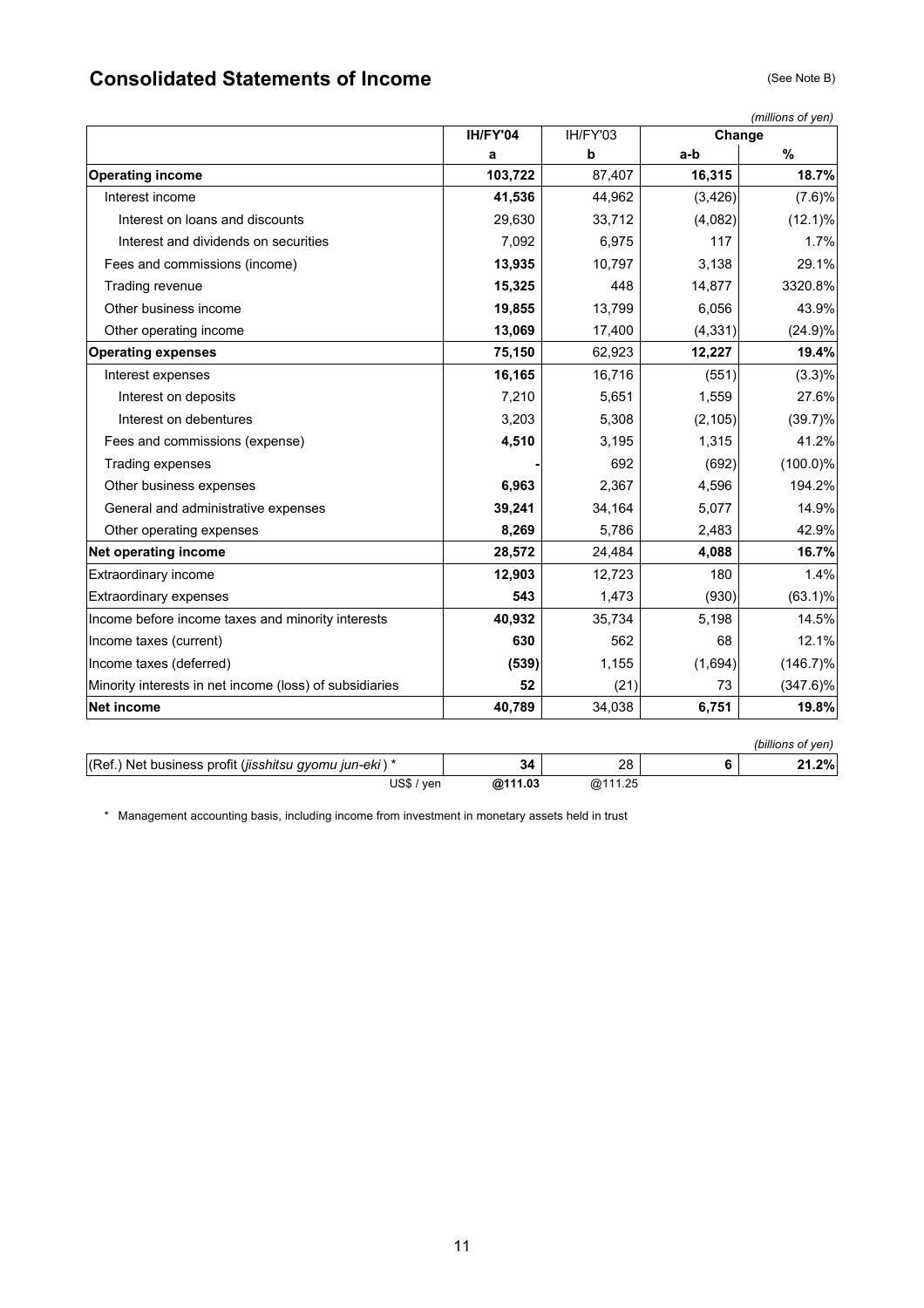# **Consolidated Statements of Cash Flows** (See Note C) (See Note C)

*(millions of yen)*

|                                                                                     | Sep. 30,2004 | Sep. 30,2003  | Change        |
|-------------------------------------------------------------------------------------|--------------|---------------|---------------|
|                                                                                     |              |               |               |
| I. Cash flows from operating activities:                                            | 40,932       | 35,734        | 5,198         |
| Income before income taxes and minority interests<br>Depreciation                   | 1,724        | 1,568         | 156           |
| Amortization of goodwill                                                            | (24)         | (24)          | 0             |
| Equity in gains of affiliates                                                       | (141)        | (99)          | (42)          |
| Net change in reserve for credit losses                                             | (20, 322)    | (24, 427)     | 4,105         |
| Net change in reserve for bonuses payable                                           | (4, 159)     | (4,330)       | 171           |
| Net change in reserve for retirement benefits                                       | 959          | (829)         | 1,788         |
| Net change in reserve for loss on disposition of premises and                       | 153          | (373)         | 526           |
| Net change in provision of reserve for loss on sale of bonds                        | (389)        | 773           | (1, 162)      |
| Interest income                                                                     | (41, 536)    | (44, 962)     | 3,426         |
| Interest expenses                                                                   | 16,165       | 16,716        | (551)         |
| Gain on securities sold                                                             | (7,039)      | (10, 212)     | 3,173         |
| Gain on monetary assets held in trust                                               | (1, 312)     | (707)         | (605)         |
| Net exchange losses                                                                 | (7, 297)     | 15,884        | (23, 181)     |
| Net change on sale of premises and equipment                                        | 308          | 583           | (275)         |
| Net change in trading assets                                                        | 169,918      | (236, 779)    | 406,697       |
| Net change in trading liabilities                                                   | 126,791      | (404)         | 127,195       |
| Net change in loans and bills discounted                                            | (149, 834)   | 220,782       | (370, 616)    |
| Net change in deposits                                                              | 429,074      | 16,500        | 412,574       |
| Net change in negotiable certificates of deposit                                    | 5,267        | 64,303        | (59,036)      |
| Net change in debentures                                                            | (26, 406)    | (476, 732)    | 450,326       |
| Net change in borrowed money (other than subordinated debt)                         | (9,538)      | (249)         | (9,289)       |
| Net change in due from banks (other than deposit with the bank of                   | (24, 522)    | 20,514        | (45,036)      |
| Net change in call loans, commercial paper                                          | (50, 866)    | 536           | (51, 402)     |
| Net cahnge in other monetary claims purchased                                       | 14,484       | 19,432        | (4,948)       |
| Net change in collateral related to securities borrowing transactions               | (128, 212)   | (14,006)      | (114, 206)    |
| Net change in payables under repurchase agreements                                  | (400, 639)   | 266,593       | (677, 232)    |
| Net change in call money                                                            | 60,837       | 109,100       | (48, 263)     |
| Net change in commercial paper                                                      | 38,864       |               | 38,864        |
| Net change in collateral related to securities lending transactions                 | (29, 275)    | (139, 187)    | 109,912       |
| Net cahnge in foreign exchange assets<br>Net change in foreign exchange liabilities | (2,870)<br>7 | (409)<br>(10) | (2,461)<br>17 |
| Net Decrease in net trust account                                                   | 36,690       | 97,426        | (60, 736)     |
| Interest received                                                                   | 50,085       | 52,864        | (2,779)       |
| Interest paid                                                                       | (15, 218)    | (19, 492)     | 4,274         |
| Net change in trading securities                                                    | 18,320       | (17, 171)     | 35,491        |
| Net change in monetary assets held in trust                                         | (122, 718)   | (132,058)     | 9,340         |
| Others, net                                                                         | 18,370       | (50,092)      | 68,462        |
| Subtotal                                                                            | (13, 368)    | (233, 246)    | 219,878       |
| Income taxes paid                                                                   | (737)        | (823)         | 86            |
| Net cash used in operating activities                                               | (14, 106)    | (234, 070)    | 219,964       |
| II. Cash flows from investing activities:                                           |              |               |               |
| Purchases of securities                                                             | (1,751,751)  | (967, 823)    | (783, 928)    |
| Proceeds from sale of securities                                                    | 290,474      | 373,582       | (83, 108)     |
| Proceeds from redemption of securities                                              | 1,510,667    | 841,245       | 669,422       |
| Investment in monetary assets held in trust                                         | (6, 791)     | (3,013)       | (3,778)       |
| Proceeds from disposition of monetary assets held in trust                          | 8,089        | 632           | 7,457         |
| Purchases of premises and equipment                                                 | (4, 102)     | (3,254)       | (848)         |
| Proceeds from sale of premises and equipment                                        | 26           | 763           | (737)         |
| Proceeds from acquisition of new subsidiaries and affiliates                        | 10,020       |               | 10,020        |
| Payment for acquisition of new subsidiaries and affiliates<br>Others, net           | 244          | (22)          | 22<br>244     |
| Net cash provided by investing activities                                           | 56,877       | 242,110       | (185, 233)    |
| III. Cash flows from financing activities:                                          |              |               |               |
| Repayment of subordinated debt                                                      |              | (38,000)      | 38,000        |
| Payment for redemption of subordinated bonds                                        | (1,570)      | (50)          | (1,520)       |
| Dividends paid                                                                      | (3, 444)     | (6,888)       | 3,445         |
| Payment related to tresury stock                                                    | (1)          |               | (1)           |
| Net cash used in financing activities                                               | (5,015)      | (44, 938)     | 39,923        |
| IV. Effect of exchage rate changes on cash and cash equivalents                     | 16           |               | 16            |
| V. Net increase in cash and cash equivalents                                        | 37,771       | (36, 899)     | 74,670        |
| VI. Cash and cash equivalents at beginning of period                                | 157,178      | 138,991       | 18,817        |
|                                                                                     |              |               |               |
| VII. Cash and cash equivalents at end of period                                     | 194,950      | 102,092       | 92,858        |
|                                                                                     |              |               |               |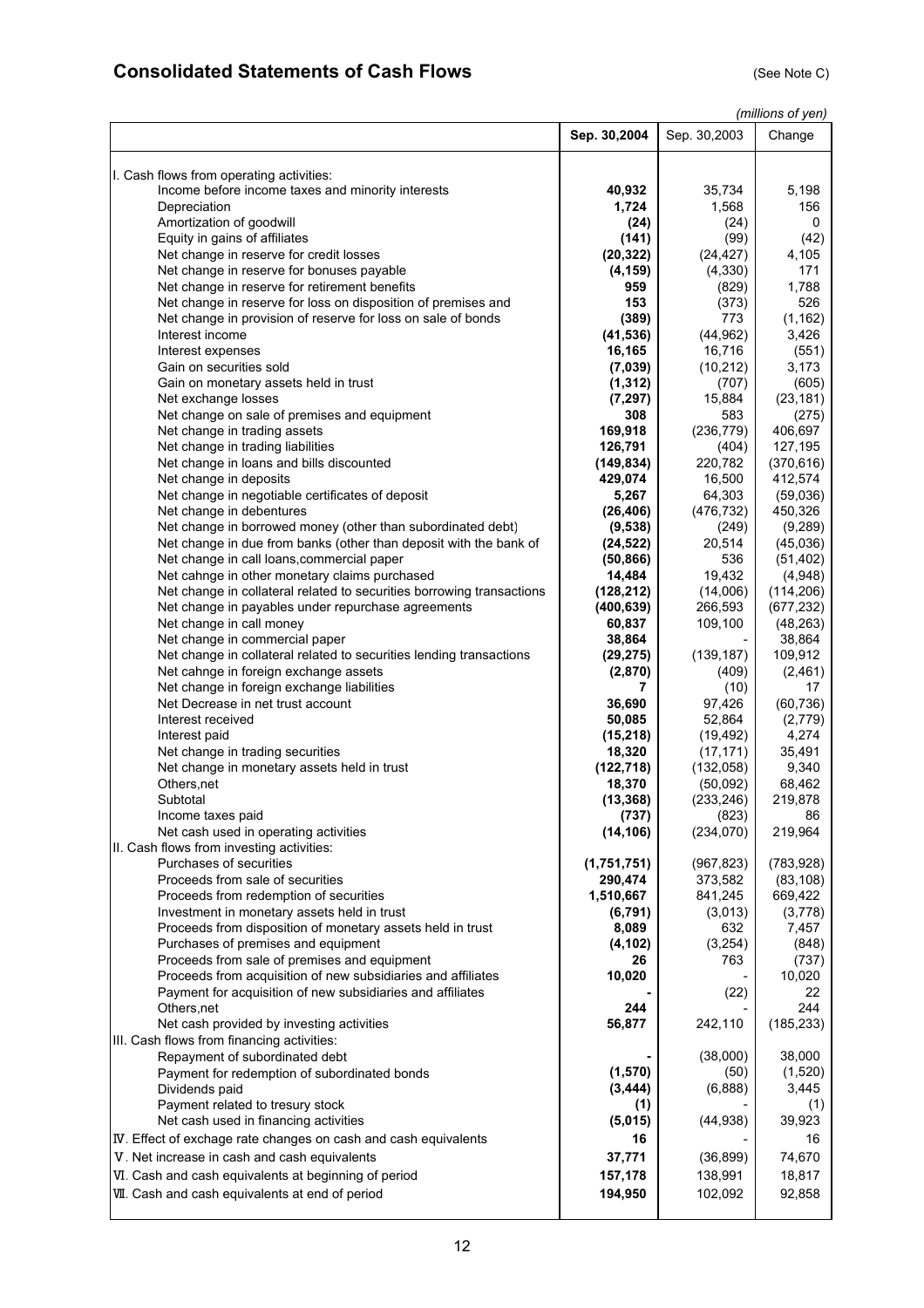# **Financial Highlights - Non-Consolidated**

| <b>Results of Operations</b>                      | for the six months ended |           | (billions of yen) |             |  |
|---------------------------------------------------|--------------------------|-----------|-------------------|-------------|--|
|                                                   | Sep. 2004                | Sep. 2003 | change            |             |  |
|                                                   | a                        | b         | a-b               | %           |  |
| Total Revenue*                                    | 64.8                     | 56.9      | 7.9               | 13.9%       |  |
| Net Business Profit<br>(jisshitsu gyomu jun-eki)* | 29.2                     | 24.7      | 4.5               | 18.2%       |  |
| Net Operating Income (keijou rieki)               | 24.6                     | 22.3      | 2.3               | 10.1%       |  |
| Reference: (Stock Gains - net)                    | 0.1                      | 2.2       | (2.1)             | $(95.5)\%$  |  |
| (Credit Recoveries)**                             | 0.0                      | 0.6       | (0.6)             | $(100.0)\%$ |  |
| Net Income                                        | 37.2                     | 31.8      | 5.4               | 17.1%       |  |
| Diluted Net Income per Common Share (yen)         | 19.35                    | 15.70     | $-3.65$           | $-23.2%$    |  |
| Dividend per Share (yen) Common                   | 1.29                     | 1.11      | $-0.18$           | $-16.2%$    |  |
| Class A preferred                                 | 6.50                     | 6.50      |                   |             |  |
| Class B preferred                                 | 2.42                     | 2.42      |                   |             |  |

\* based on management accounting basis

\*\*The Bank posted total net credit recoveries, 11.5 billion yen for Sep. 2004 and 8.2 billion yen for September 2003.

| <b>Balance Sheet Data</b>         | as of the end of | (billions of yen) |         |           |
|-----------------------------------|------------------|-------------------|---------|-----------|
|                                   | Sep. 2004        | Mar. 2004         | change  |           |
|                                   | а                | b                 | a-b     | $\%$      |
| <b>Total Assets</b>               | 6,534.1          | 6.406.3           | 127.8   | 2.0%      |
| Loans and Bills Discounted        | 3,372.5          | 3.217.8           | 154.7   | 4.8%      |
| Securities                        | 1,396.9          | 1,508.2           | (111.2) | (7.4)%    |
| Cash and Due from Banks           | 288.7            | 305.5             | (16.8)  | $(5.5)\%$ |
| <b>Debentures</b>                 | 1,337.4          | 1.362.2           | (24.8)  | (1.8)%    |
| Deposits (including NCDs)         | 3,238.2          | 2.778.4           | 459.8   | 16.5%     |
| <b>Total Shareholders' Equity</b> | 759.4            | 729.2             | 30.1    | 4.1%      |

| References                    |           | as of the end of |           |  |  |  |
|-------------------------------|-----------|------------------|-----------|--|--|--|
|                               | Sep. 2004 | Mar. 2004        | Sep.2003  |  |  |  |
| Exchange Rate $(\frac{4}{5})$ | 111.03    | 105.70           | 111.25    |  |  |  |
| Nikkei Average                | 10.823.57 | 11.715.39        | 10.219.05 |  |  |  |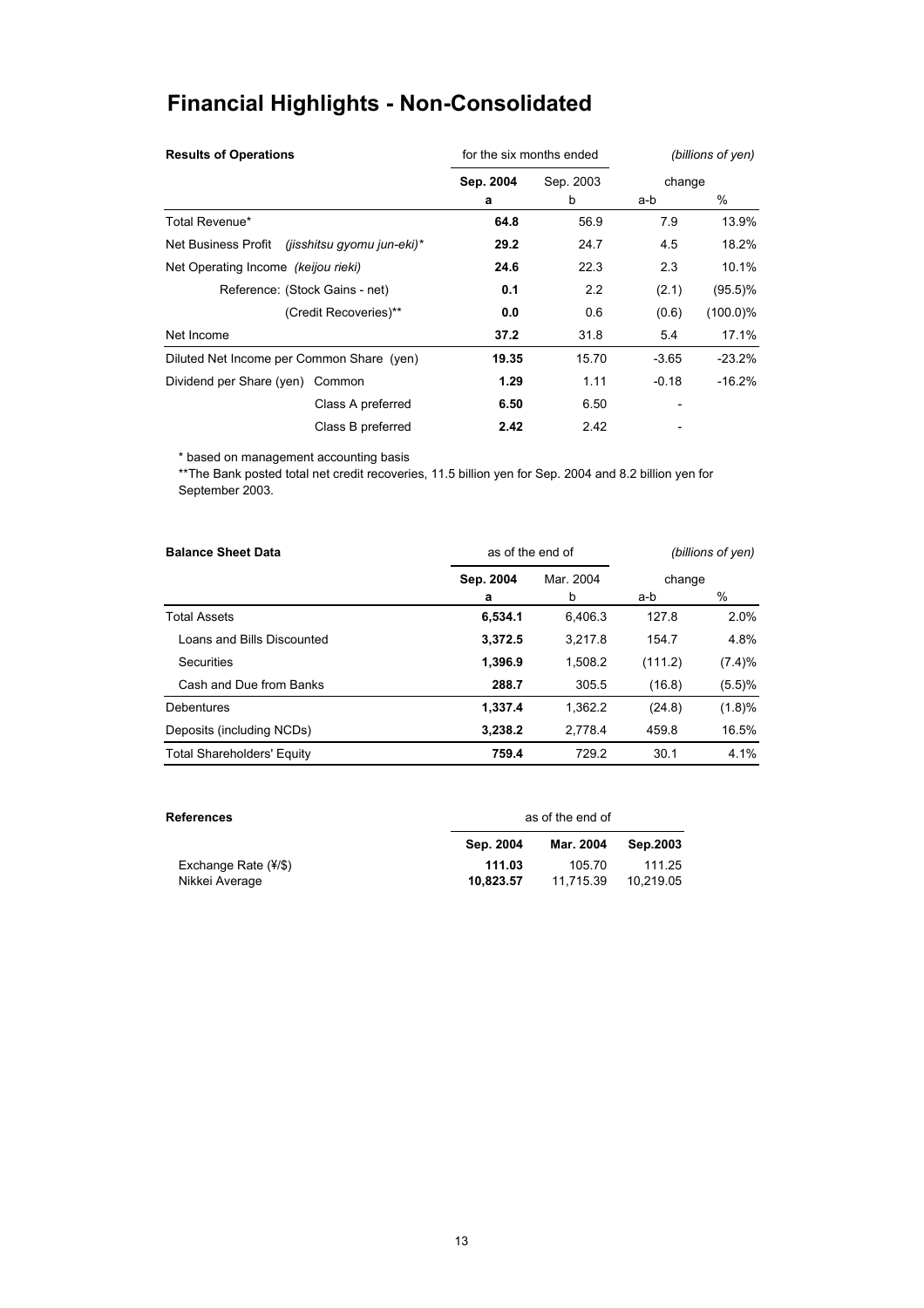# **Problem Claims (Based on Financial Revitalization Law)**

|                                         |            |                           |                            |            | (billions of yen) |
|-----------------------------------------|------------|---------------------------|----------------------------|------------|-------------------|
|                                         | Sep.30, 04 |                           |                            | Mar.31, 04 | Sep.30, 03        |
|                                         |            | Change from<br>Mar.31, 04 | Change from<br>Sep. 30, 03 |            |                   |
| Bankrupt, quasi bankrupt                | 9.9        | $-1.1$                    | $-4.6$                     | 11.1       | 14.6              |
| Doubtful                                | 57.0       | $-11.8$                   | $-37.4$                    | 68.8       | 94.4              |
| Sub standard                            | 6.6        | $-10.6$                   | $-38.4$                    | 17.2       | 45.1              |
| Total (A)                               | 73.7       | $-23.6$                   | $-80.5$                    | 97.3       | 154.2             |
| Loan loss reserves (B)                  | 158.6      | $-19.3$                   | $-34.3$                    | 177.9      | 192.9             |
| Reserve ratio (B)/(A)                   | 215.2%     | 32.4%                     | 90.1%                      | 182.8%     | 125.1%            |
|                                         |            |                           |                            |            |                   |
| (Ref.) At or below "need caution" level | 167.4      | $-57.1$                   | $-134.5$                   | 224.5      | 301.9             |

# **5. Reserve Ratio to Risk Monitored Loans**

|                           | Sep. 30, 04 |                           |                            | Mar.31, 04 | Sep. 30, 03 |
|---------------------------|-------------|---------------------------|----------------------------|------------|-------------|
|                           |             | Change from<br>Mar.31, 04 | Change from<br>Sep. 30, 03 |            |             |
|                           |             |                           |                            |            |             |
| % on risk monitored loans | 221.2%      | 30.7%                     | 93.0%                      | 190.5%     | 128.2%      |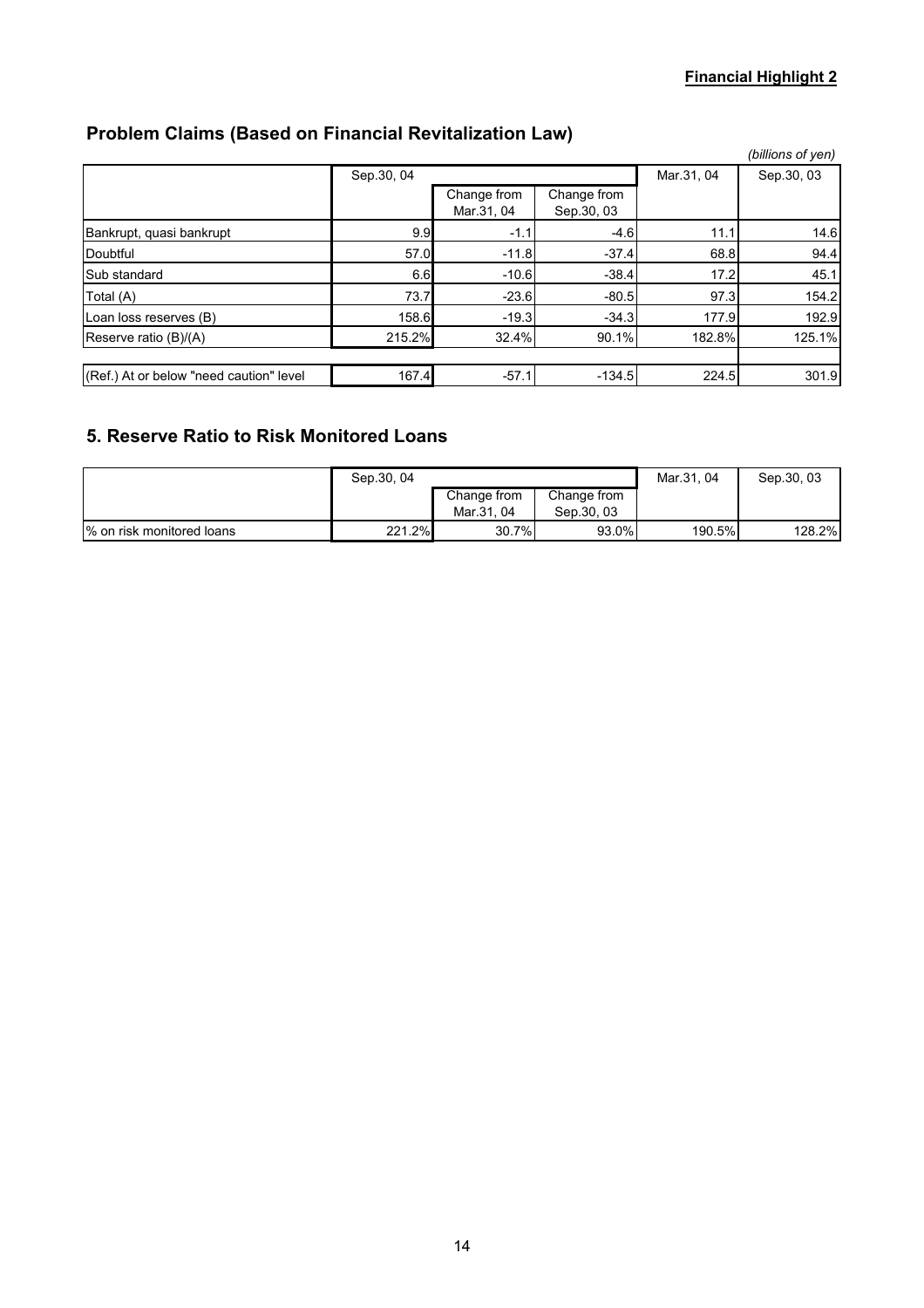# **Non-Consolidated Balance Sheets -- Assets** (See Note D) (See Note D)

|                                                            |               |               |            | (millions of yen) |
|------------------------------------------------------------|---------------|---------------|------------|-------------------|
|                                                            | Sep. 30, 2004 | Mar. 31, 2004 | Change     |                   |
|                                                            | a             | b             | a-b        | $\%$              |
| < <assets>&gt;</assets>                                    |               |               |            |                   |
| Cash and due from banks                                    | 288,759       | 305,563       | (16, 804)  | (5.5)%            |
| Call loans                                                 | 50,866        |               | 50,866     | 100.0%            |
| Collateral related to securities borrowing transactions    | 146,333       | 18,121        | 128,212    | 707.5%            |
| Other monetary claims purchased                            | 67,987        | 91,286        | (23, 299)  | $(25.5)\%$        |
| Trading assets                                             | 436,893       | 633,488       | (196, 595) | $(31.0)\%$        |
| Monetary assets held in trust                              | 464,325       | 355,327       | 108,998    | 30.7%             |
| Securities                                                 | 1,396,928     | 1,508,204     | (111, 276) | (7.4)%            |
| Loans and bills discounted                                 | 3,372,519     | 3,217,804     | 154,715    | 4.8%              |
| Foreign exchanges                                          | 12,361        | 9,490         | 2,871      | 30.3%             |
| Other assets                                               | 342,755       | 334,547       | 8,208      | 2.5%              |
| Premises and equipment                                     | 26,170        | 24,123        | 2,047      | 8.5%              |
| Deferred discounts on and issuance expenses for debentures | 264           | 166           | 98         | 59.0%             |
| Deferred tax assets                                        | 24,942        | 21,790        | 3,152      | 14.5%             |
| Customers' liabilities for acceptances and guarantees      | 61,723        | 64,358        | (2,635)    | $(4.1)\%$         |
| Reserve for credit losses                                  | (158, 652)    | (177,960)     | 19,308     | $(10.8)\%$        |
| <b>Total assets</b>                                        | 6,534,178     | 6,406,313     | 127,865    | 2.0%              |
| US\$ / yen                                                 | @111.03       | @105.70       |            |                   |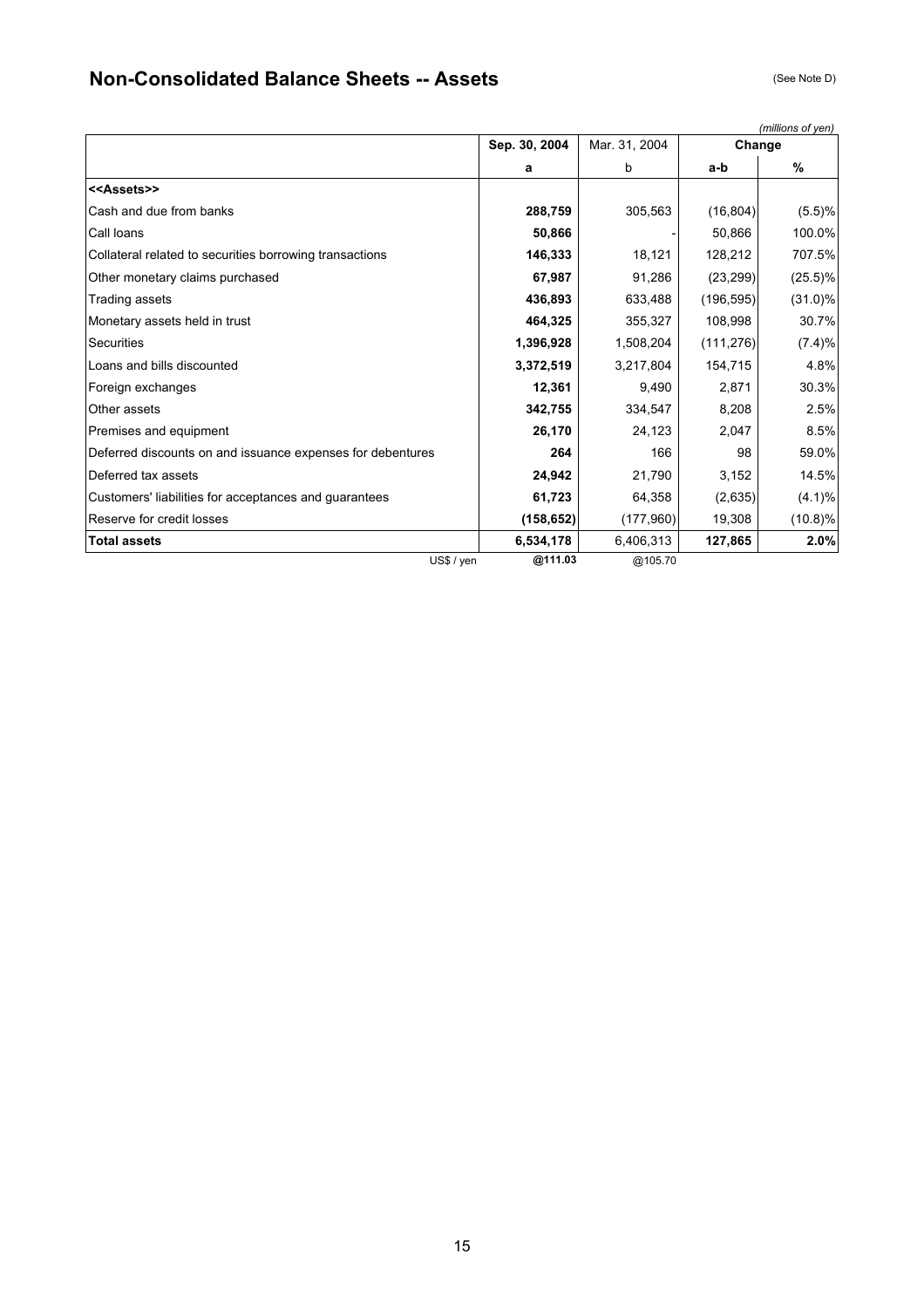# **Non-Consolidated Balance Sheets** (See Note D)

**-- Liabilities and shareholders' equity**

|                                                                     | Sep. 30, 2004 | Mar. 31, 2004 | Change     | (millions of yen) |
|---------------------------------------------------------------------|---------------|---------------|------------|-------------------|
|                                                                     | a             | b             | a-b        | %                 |
| < <liabilities>&gt;</liabilities>                                   |               |               |            |                   |
| Deposits                                                            | 2,761,893     | 2,307,413     | 454,480    | 19.7%             |
| Negotiable certificates of deposits                                 | 476,336       | 471,068       | 5,268      | 1.1%              |
| Debentures                                                          | 1,337,451     | 1,362,261     | (24, 810)  | (1.8)%            |
| Call money                                                          | 173,397       | 112,559       | 60,838     | 54.0%             |
| Payable under repurchase agreements                                 | 44,994        | 445,634       | (400, 640) | $(89.9)\%$        |
| Collateral related to securities lending transactions               |               | 29,275        | (29, 275)  | $(100.0)\%$       |
| <b>Trading liabilities</b>                                          | 71,471        | 90,336        | (18, 865)  | (20.9)%           |
| Borrowed money                                                      | 338,010       | 335,311       | 2,699      | 0.8%              |
| Foreign exchanges                                                   | 289           | 280           | 9          | 3.2%              |
| Other liabilities                                                   | 502,298       | 449,169       | 53,129     | 11.8%             |
| Reserve for bonuses payable                                         | 3,774         | 6,971         | (3, 197)   | (45.9)%           |
| Reserve for retirement benefits                                     | 1,421         | 473           | 948        | 200.4%            |
| Reserve for loss on disposition of premises and equipment           | 153           |               | 153        | 100.0%            |
| Reserve for loss on sale of bonds                                   | 1,529         | 1,918         | (389)      | $(20.3)\%$        |
| Acceptances and guarantees                                          | 61,723        | 64,358        | (2,635)    | (4.1)%            |
| Total liabilities                                                   | 5,774,746     | 5,677,033     | 97,713     | 1.7%              |
| < <shareholders' equity="">&gt;</shareholders'>                     |               |               |            |                   |
| Capital stock                                                       | 451,296       | 451,296       |            |                   |
| Capital surplus                                                     | 18,558        | 18,558        |            |                   |
| Additional paid-in capital                                          | 18,558        | 18,558        |            |                   |
| Retained earnings                                                   | 286,160       | 252,308       | 33,852     | 13.4%             |
| Legal reserve                                                       | 5,512         | 4,823         | 689        | 14.3%             |
| Undivided profit at term end                                        | 280,647       | 247,485       | 33,162     | 13.4%             |
| Net income                                                          | 37,296        | 65,320        | (28, 024)  | (42.9)%           |
| Net unrealized gains on securities available-for-sale, net of taxes | 3,419         | 7,118         | (3,699)    | $(52.0)\%$        |
| Treasury stock, at cost                                             | (2)           | (1)           | (1)        | $(100.0)\%$       |
| Total shareholders' equity                                          | 759,431       | 729,280       | 30,151     | 4.1%              |
| Total liabilities and shareholders' equity                          | 6,534,178     | 6,406,313     | 127,865    | 2.0%              |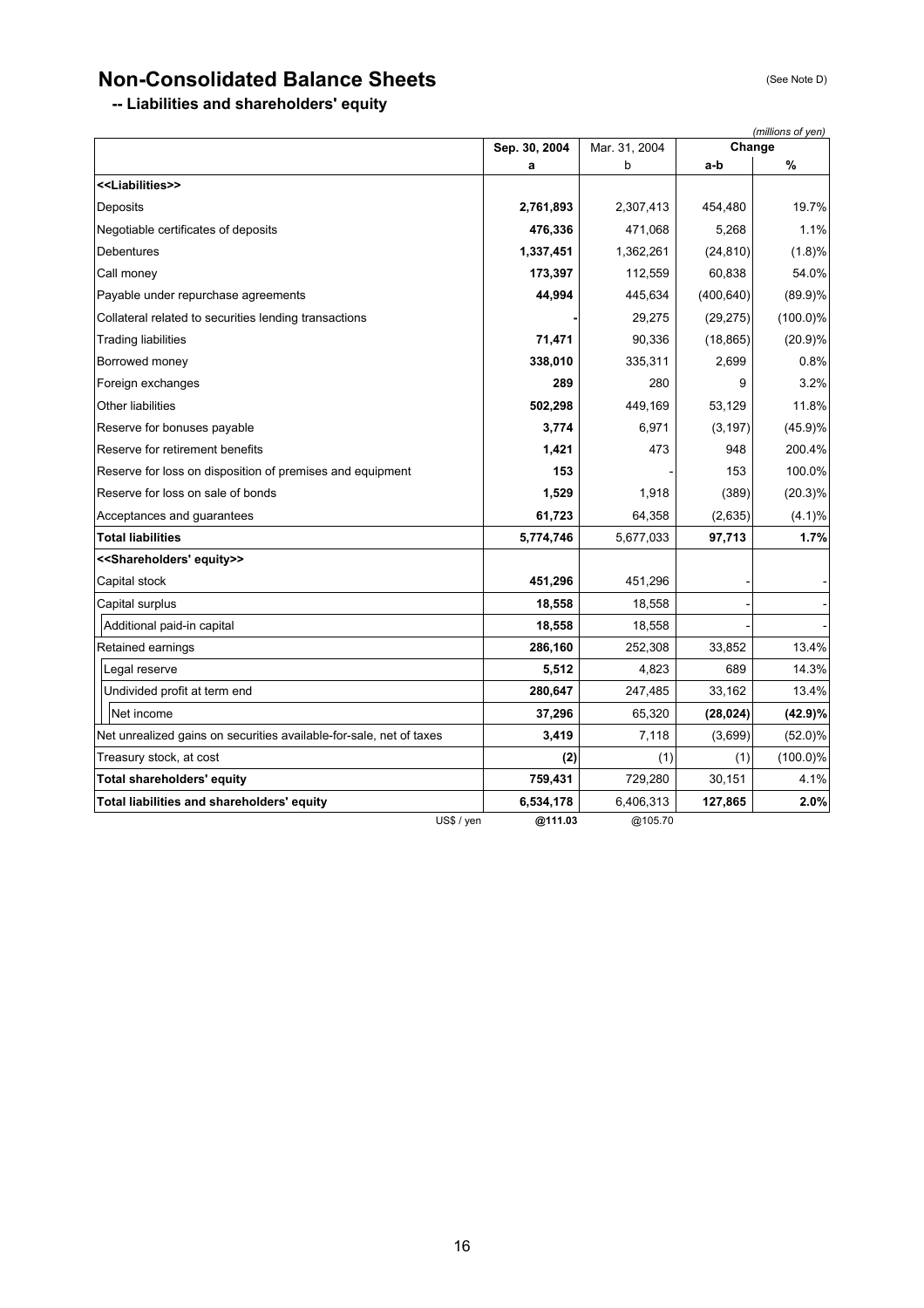# **Non-Consolidated Statements of Income** (See Note E) (See Note E)

|                                                   | IH/FY'04 | IH/FY'03 | Change   | (millions of yen) |
|---------------------------------------------------|----------|----------|----------|-------------------|
|                                                   | a        | b        | a-b      | %                 |
| <b>Operating income</b>                           | 90,907   | 82,945   | 7,962    | 9.6%              |
| Interest income                                   | 40,049   | 43,714   | (3,665)  | (8.4)%            |
| Interest on loans and discounts                   | 28,766   | 33,545   | (4, 779) | $(14.2)\%$        |
| Interest and dividends on securities              | 6,832    | 6,786    | 46       | 0.7%              |
| Fees and commissions (income)                     | 8,731    | 8,489    | 242      | 2.9%              |
| Trading revenue                                   | 14,555   | 65       | 14,490   | 22292.3%          |
| Other business income                             | 7,745    | 10,316   | (2,571)  | (24.9)%           |
| Other operating income                            | 19,825   | 20,359   | (534)    | $(2.6)\%$         |
| <b>Operating expenses</b>                         | 66,286   | 60,572   | 5,714    | 9.4%              |
| Interest expenses                                 | 15,682   | 16,638   | (956)    | (5.7)%            |
| Interest on deposits                              | 7,231    | 5,689    | 1,542    | 27.1%             |
| Interest on coupon debentures                     | 3,214    | 4,895    | (1,681)  | $(34.3)\%$        |
| Fees and commissions (expense)                    | 4,661    | 2,914    | 1,747    | 60.0%             |
| Trading expenses                                  | 71       | 786      | (715)    | $(91.0)\%$        |
| Other business expenses                           | 2,564    | 1,838    | 726      | 39.5%             |
| General and administrative expenses               | 36,325   | 32,625   | 3,700    | 11.3%             |
| Other operating expenses                          | 6,980    | 5,769    | 1,211    | 21.0%             |
| Net operating income                              | 24,621   | 22,372   | 2,249    | 10.1%             |
| Extraordinary income                              | 11,587   | 11,678   | (91)     | (0.8)%            |
| <b>Extraordinary expenses</b>                     | 520      | 1,273    | (753)    | $(59.2)\%$        |
| Income before income taxes                        | 35,688   | 32,777   | 2,911    | 8.9%              |
| Income taxes (current)                            | (993)    | (164)    | (829)    | 505.5%            |
| Income taxes (deferred)                           | (614)    | 1,099    | (1,713)  | $(155.9)\%$       |
| Net income                                        | 37,296   | 31,843   | 5,453    | 17.1%             |
| Earned surplus brought forward from previous term | 243,351  | 186,297  | 57,054   | 30.6%             |
| Unappropriated earned surplus                     | 280,647  | 218,140  | 62,507   | 28.7%             |
| US\$ / yen                                        | @111.03  | @111.25  |          |                   |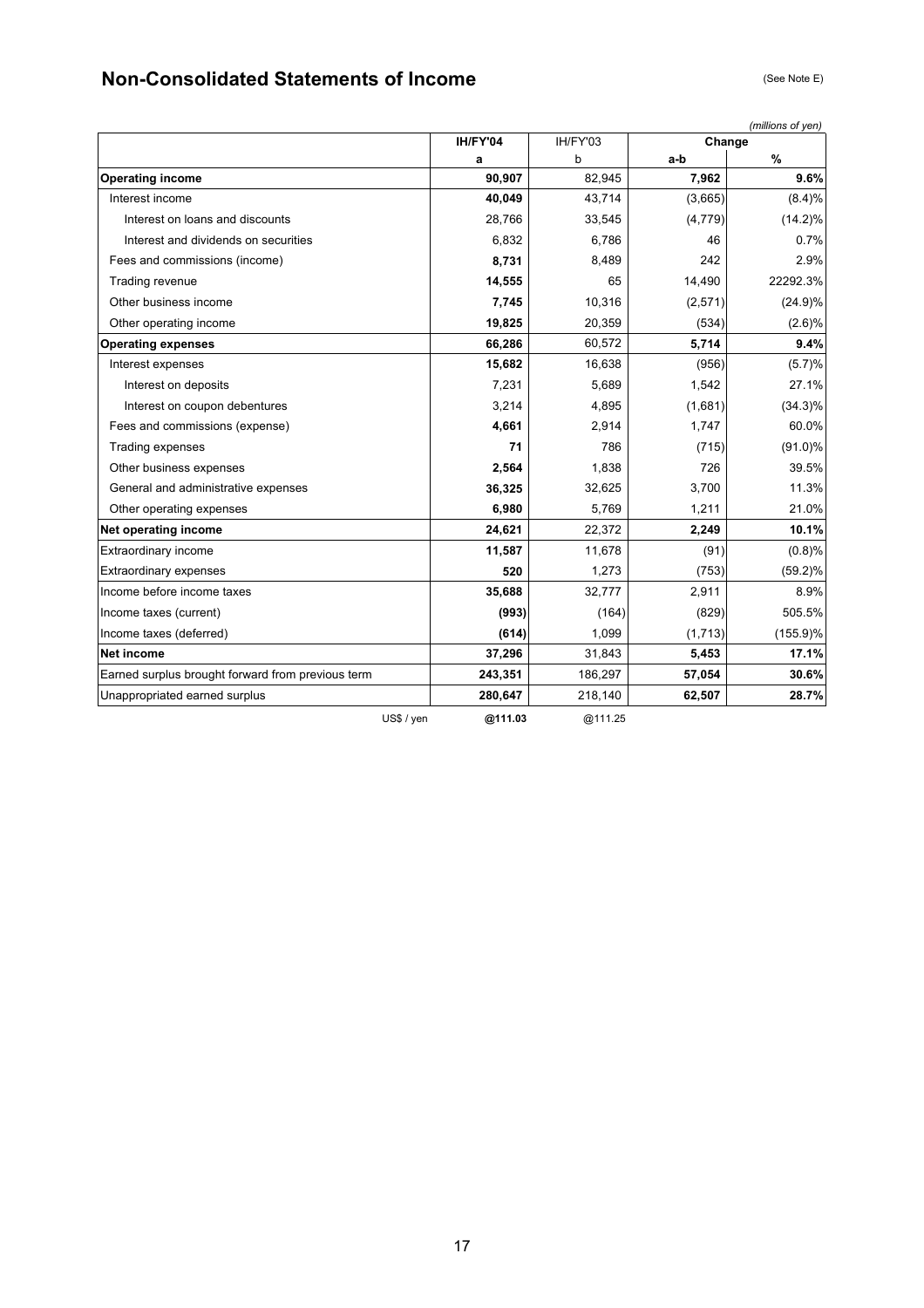### **Financial Data 1**

# **Financial Data - Non-Consolidated**

### **1. Yield (Domestic Business)**

|                                                 | <b>1H/FY04</b> | 1F/FY03    | Change |
|-------------------------------------------------|----------------|------------|--------|
| Average Yield on Earning Assets (a)             | 1.32%          | 1.45%      | (0.13) |
| Loans                                           | 1.74%          | 1.85%      | (0.11) |
| Securities                                      | 0.54%          | 0.49%      | 0.05   |
| Average Funding Cost (b) *                      | 2.04%          | 1.85%      | 0.19   |
| Average Yield on Funding Cost (c)               | 0.51%          | 0.59%      | (0.08) |
| Deposits and Negotiable Certificates of Deposit | 0.32%          | 0.38%      | (0.06) |
| <b>Debentures</b>                               | 0.48%          | 0.60%      | (0.12) |
|                                                 |                |            |        |
| Spread (a-b)                                    | $(0.72)\%$     | $(0.40)\%$ | (0.32) |
| Spread (a-c)                                    | 0.81%          | 0.86%      | (0.05) |

\* (b) includes expenses as a part of funding cost.

#### **2. Risk Monitored Loans**

|                                     |            |             |             |            | (billions of yen) |
|-------------------------------------|------------|-------------|-------------|------------|-------------------|
|                                     | Sep.30, 04 |             |             | Mar.31, 04 | Sep.30, 03        |
|                                     |            | Change from | Change from |            |                   |
|                                     |            | Mar.31, 04  | Sep.30, 03  |            |                   |
| Loans to bankrupt obligors          | 7.2        | (0.2)       | (2.8)       | 7.5        | 10.0              |
| Non-accrual delinguent loans        | 57.7       | (10.8)      | (37.5)      | 68.6       | 95.3              |
| Loans past due for 3 months or more | 3.2        | (4.9)       | (18.4)      | 8.2        | 21.6              |
| <b>Restructured loans</b>           | 3.3        | (5.6)       | (20.0)      | 9.0        | 23.4              |
| Total risk monitored loans          | 71.7       | (21.7)      | (78.8)      | 93.4       | 150.5             |
| Loans and bills discounted          | 3,372.5    | 154.7       | (93.9)      | 3,217.8    | 3,466.4           |
| (% to total loans)                  |            |             |             |            |                   |
| Loans to bankrupt obligors          | 0.2%       | 0.0%        | (0.1)%      | 0.2%       | 0.3%              |
| Non-accrual delinquent loans        | 1.7%       | (0.4)%      | (1.0)%      | 2.1%       | 2.7%              |
| Loans past due for 3 months or more | 0.1%       | (0.2)%      | (0.5)%      | 0.3%       | 0.6%              |
| <b>Restructured loans</b>           | 0.1%       | (0.2)%      | (0.6)%      | 0.3%       | 0.7%              |
| Total risk monitored loans          | 2.1%       | (0.8)%      | (2.2)%      | 2.9%       | 4.3%              |

#### **3. Reserve for Credit Losses**

|                           |            |             |             |            | (billions of yen) |
|---------------------------|------------|-------------|-------------|------------|-------------------|
|                           | Sep.30, 04 |             |             | Mar.31, 04 | Sep.30, 03        |
|                           |            | Change from | Change from |            |                   |
|                           |            | Mar.31, 04  | Sep.30, 03  |            |                   |
| Reserve for credit losses | 158.6      | (19.3)      | (34.3)      | 177.9      | 192.9             |
| General                   | 51.7       | (9.9)       | (27.4)      | 61.7       | 79.2              |
| Specific                  | 106.8      | (9.3)       | (6.8)       | 116.1      | 113.7             |
| Restructuring countries   | 0.0        | $0.0\,$     | (0.0)       | $0.0\,$    | 0.0               |

#### **4. Reserve Ratio to Risk-Monitored Loans**

|                           | Sep.30, 04 |                           |                           |        | Sep.30, 03 |
|---------------------------|------------|---------------------------|---------------------------|--------|------------|
|                           |            | Change from<br>Mar.31, 04 | Change from<br>Sep.30, 03 |        |            |
| % on risk monitored loans | 221.2%     | 30.7%                     | 93.0%                     | 190.5% | 128.2%     |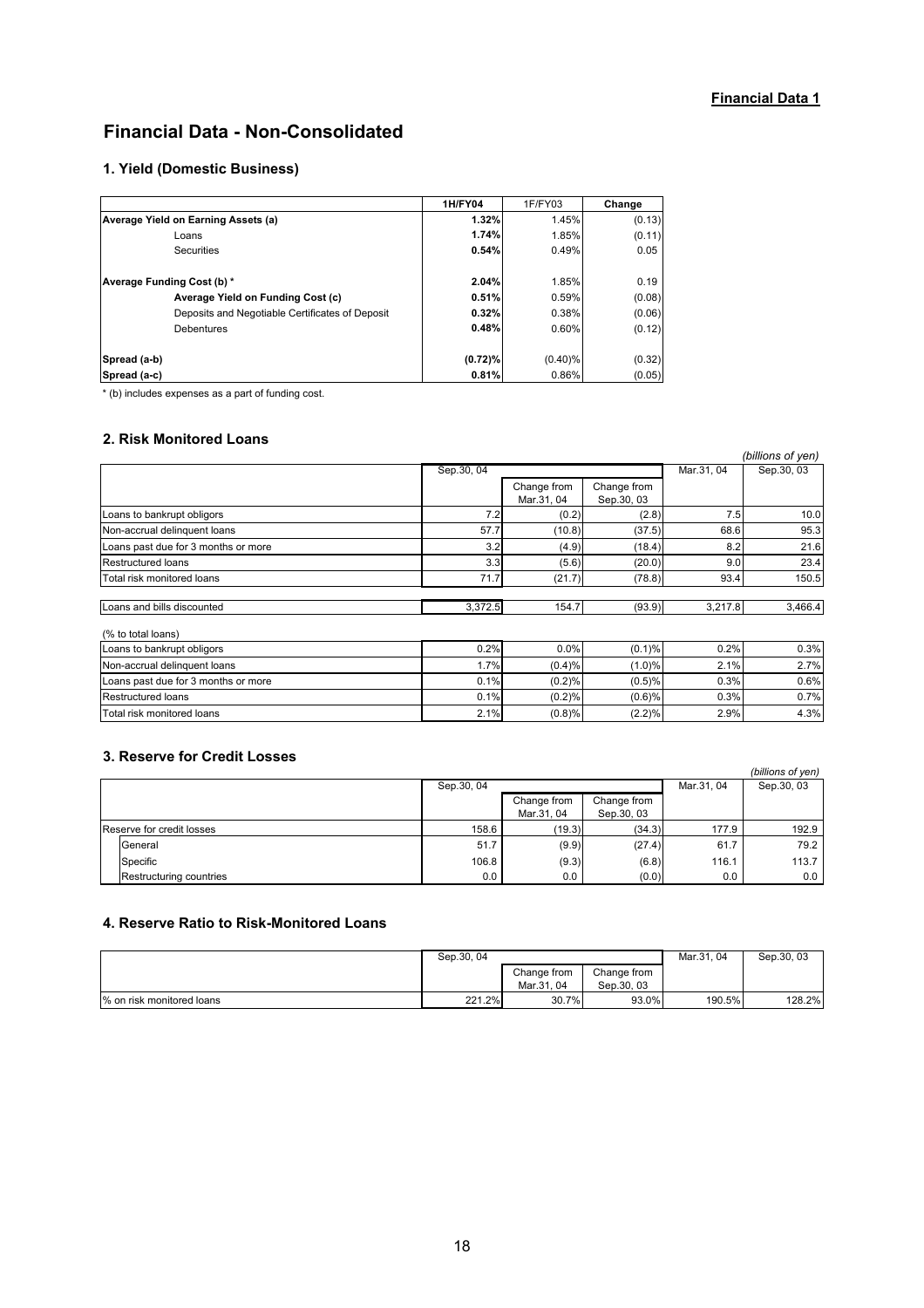# **5. Problem Claims (Under Financial Revitalization Law)**

|                                         |             |                           |                            |            | (billions of yen) |
|-----------------------------------------|-------------|---------------------------|----------------------------|------------|-------------------|
|                                         | Sep. 30, 04 |                           |                            | Mar.31, 04 | Sep. 30, 03       |
|                                         |             | Change from<br>Mar.31, 04 | Change from<br>Sep. 30, 03 |            |                   |
| Bankrupt, quasi bankrupt                | 9.9         | (1.1)                     | (4.6)                      | 11.1       | 14.6              |
| Doubtful                                | 57.0        | (11.8)                    | (37.4)                     | 68.8       | 94.4              |
| Sub standard                            | 6.6         | (10.6)                    | (38.4)                     | 17.2       | 45.1              |
| Total (A)                               | 73.7        | (23.6)                    | (80.5)                     | 97.3       | 154.2             |
| Loan loss reserves (B)                  | 158.6       | (19.3)                    | (34.3)                     | 177.9      | 192.9             |
| Reserve ratio (B)/(A)                   | 215.2%      | 32.4%                     | 90.1%                      | 182.8%     | 125.1%            |
|                                         |             |                           |                            |            |                   |
| (Ref.) At or below "need caution" level | 167.4       | (57.1)                    | (134.5)                    | 224.5      | 301.9             |

# **6. Average Balance of Assets and Liabilities**

|                          |                                    |         |         | (billions of yen) |
|--------------------------|------------------------------------|---------|---------|-------------------|
|                          | Mar.31, 04<br>Sep.30, 04<br>Change |         |         |                   |
|                          | а                                  |         | a-b     | %                 |
| Deposits including NCDs  | 3,017.8                            | 2,681.0 | 336.8   | 12.6%             |
| <b>IDebentures</b>       | 1.332.3                            | 1.492.9 | (160.6) | $(10.8)$ %        |
| Loans & Bills Discounted | 3.070.2                            | 3.269.7 | (199.4) | (6.1)%            |

## **7. Balance of Deposits from Individuals**

|                                      |                                      |        |       | (billions of ven) |
|--------------------------------------|--------------------------------------|--------|-------|-------------------|
|                                      | Sep.30, '04<br>Mar.31. '04<br>Change |        |       |                   |
|                                      |                                      |        | a-b   | %                 |
| Balance of Deposits from individuals | .972.5                               | .578.5 | 393.9 | 25.0%             |

# **8. Balance of Housing Loans**

|                          |             |             |             |            | (billions of yen) |
|--------------------------|-------------|-------------|-------------|------------|-------------------|
|                          | Sep. 30, 04 |             |             | Mar.31, 04 | Sep. 30, 03       |
|                          |             | Change from | Change from |            |                   |
|                          |             | Mar.31, 04  | Sep. 30, 03 |            |                   |
| Balance of housing loans | 245.0       | 76.5        | 164.7       | 168.5      | 80.3              |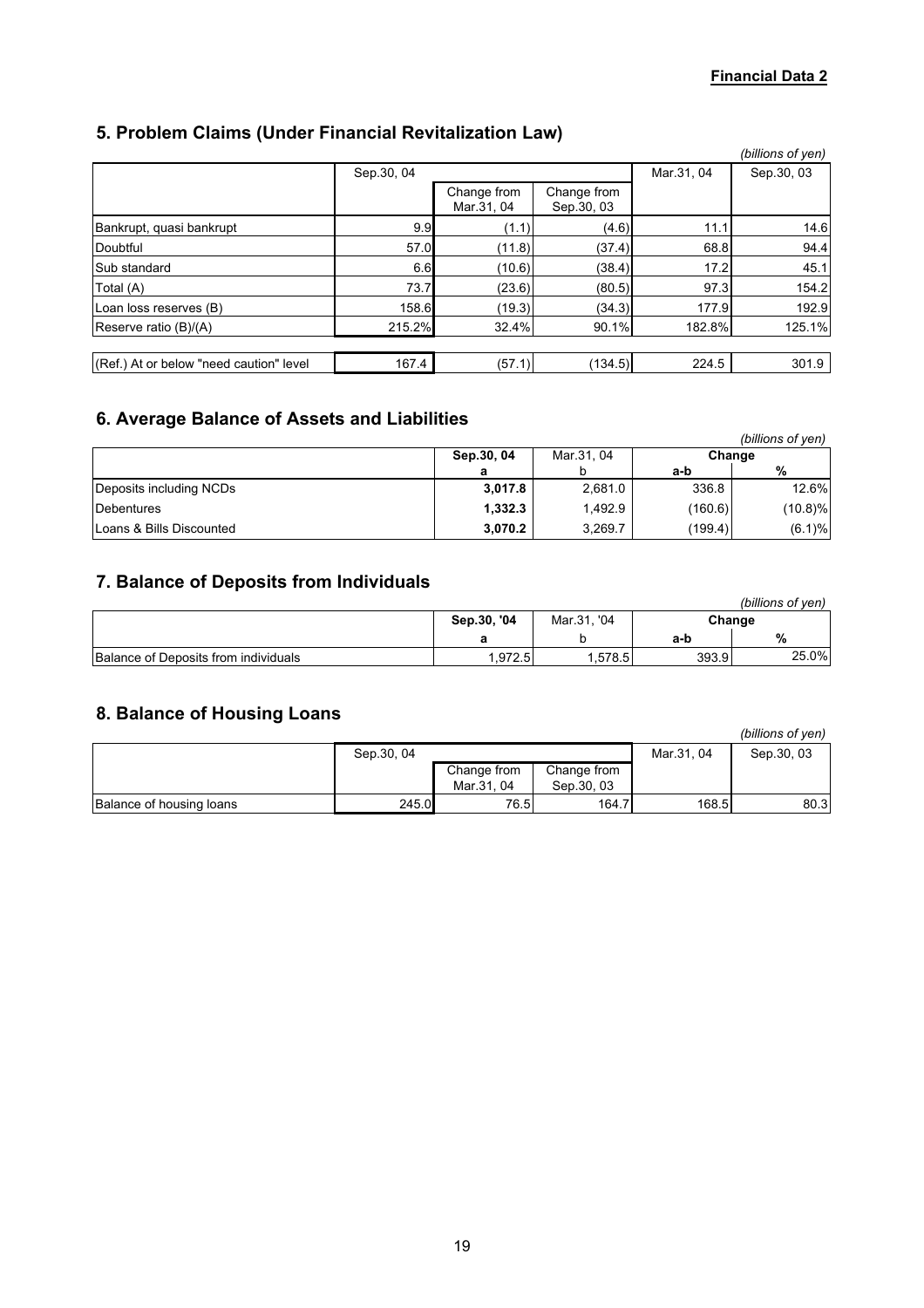### **Financial Data 3**

# **9. Unrealized Gains on Available-for-Sale Securities**

#### (Consolidated)

|              |             |             | (millions of yen) |  |  |  |
|--------------|-------------|-------------|-------------------|--|--|--|
|              |             | Sep. 30, 04 |                   |  |  |  |
|              | unrealized  |             |                   |  |  |  |
|              | gains (net) | gains       | losses            |  |  |  |
| Equities     | 1,160       | 1,165       | 5                 |  |  |  |
| <b>Bonds</b> | 53          | 800         | 747               |  |  |  |
| Other        | 4,607       | 5,500       | 893               |  |  |  |
| Total        | 5,821       | 7,466       | 1,645             |  |  |  |

#### (Non-Consolidated)

|              |                                              |             | (millions of yen) |  |  |
|--------------|----------------------------------------------|-------------|-------------------|--|--|
|              |                                              | Sep. 30, 04 |                   |  |  |
|              | unrealized<br>gains (net)<br>gains<br>losses |             |                   |  |  |
| Equities     | 1,160                                        | 1,165       | 5                 |  |  |
| <b>Bonds</b> | (2)                                          | 744         | 746               |  |  |
| Other        | 4,607                                        | 5,500       | 893               |  |  |
| Total        | 5,765                                        | 7,410       | 1,645             |  |  |

## **11. Problem Claims**

### **A. Losses on Disposals**

(Consolidated)

|                           |                                                        |                               | (billions of yen)            |
|---------------------------|--------------------------------------------------------|-------------------------------|------------------------------|
| As of                     | Net provision of<br>general reserve<br>for loan losses | Disposal of<br>problem claims | <b>Total credit</b><br>costs |
| <b>September 30, 2004</b> | (10.4)                                                 | (0.1)                         | (10.6)                       |
| March 31, 2004            | (19.7)                                                 | 4.3                           | (15.4)                       |
| September 30, 2003        | (6.6)                                                  | (0.6)                         | (7.2)                        |

(Non-Consolidated)

|                           |                                                        |                               | (billions of yen)            |
|---------------------------|--------------------------------------------------------|-------------------------------|------------------------------|
| As of                     | Net provision of<br>general reserve<br>for loan losses | Disposal of<br>problem claims | <b>Total credit</b><br>costs |
| <b>September 30, 2004</b> | (9.6)                                                  | (0.6)                         | (10.3)                       |
| March 31, 2004            | (19.8)                                                 | 3.1                           | (16.7)                       |
| September 30, 2003        | (6.1)                                                  | (0.4)                         | (6.5)                        |

#### **B. Final Disposal of Claims and New Claims**

(1) Outline

| $111$ vuunv               |                                                                        |
|---------------------------|------------------------------------------------------------------------|
|                           | (billions of yen)                                                      |
|                           | Balance of newly added problem claims                                  |
| <b>As of</b>              | (claims against possibly bankrupt obligors or worse, disclosure-basis) |
| <b>September 30, 2004</b> | 5.5                                                                    |
| March 31, 2004            | 15.2                                                                   |
| September 30, 2003        | 20.8                                                                   |

*(billions of yen)*

|                           | Final disposal of problem claims                                          |      |     |       |  |  |  |
|---------------------------|---------------------------------------------------------------------------|------|-----|-------|--|--|--|
| As of                     | Total $(A)+(B)+(C)$<br>Sale, etc. (B)<br>Write-off (A)<br>Forgiveness (C) |      |     |       |  |  |  |
| <b>September 30, 2004</b> | 0.1                                                                       |      |     | 7.3I  |  |  |  |
| March 31, 2004            | 8.2                                                                       | 90.6 | 5.6 | 104.5 |  |  |  |
| September 30, 2003        | 6.6                                                                       | 60.6 | 5.6 | 72.8  |  |  |  |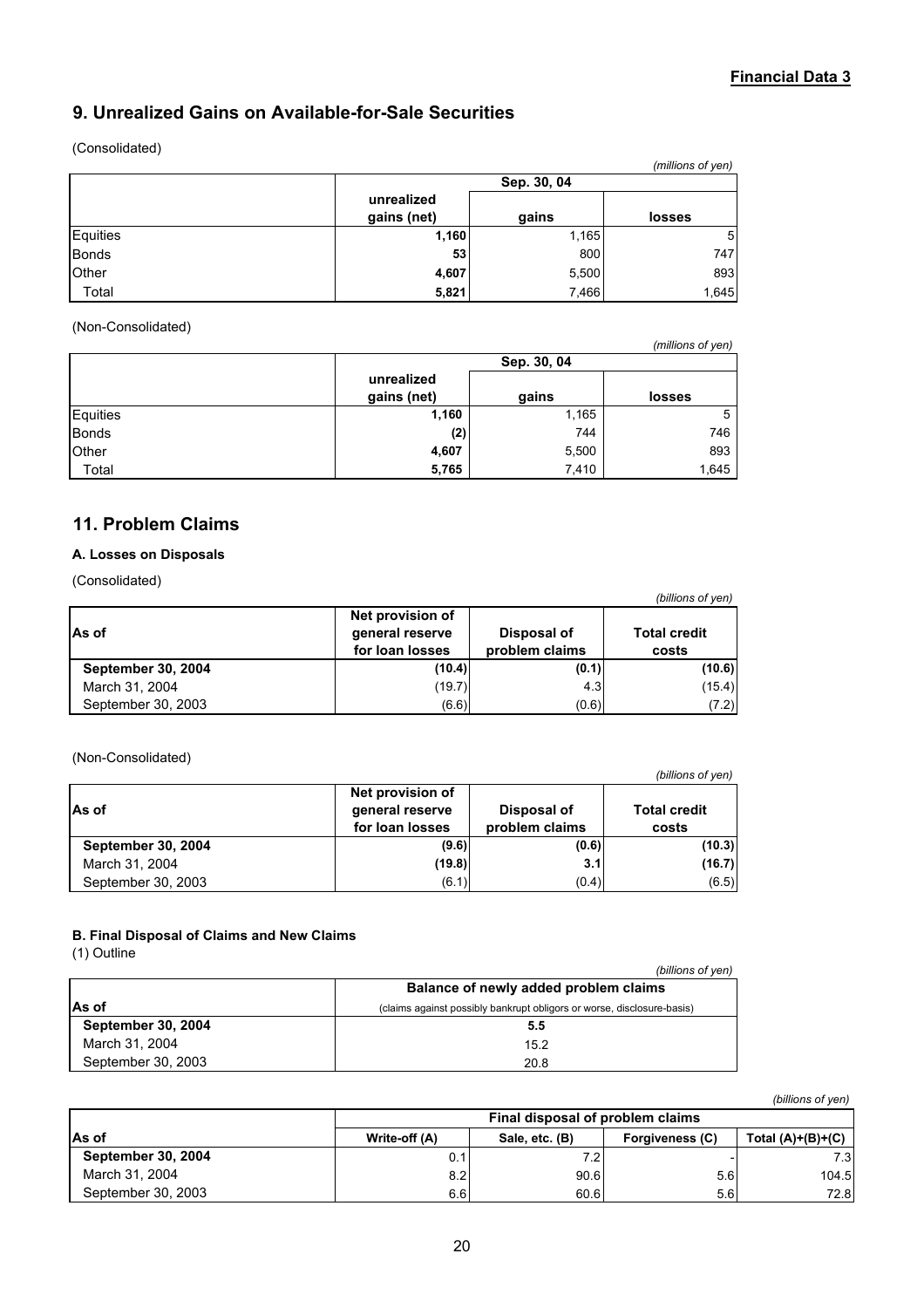#### (2) Balance of Claims

|                                   |                                                                       |                     | (billions of yen)   |
|-----------------------------------|-----------------------------------------------------------------------|---------------------|---------------------|
| As of                             | <b>Claims against</b><br>bankrupt and quasi-<br>bankrupt obligors (A) | Doubtful claims (B) | Total $(A)$ + $(B)$ |
| September 30, 2004                | 9.9                                                                   | 57.0                | 67.0                |
| Claims newly added from           |                                                                       |                     |                     |
| March 2004 to September 2004      | 0.3                                                                   | 5.2                 | 5.5                 |
| Claims removed from March 2004 to |                                                                       |                     |                     |
| September 2004                    | (1.4)                                                                 | (17.1)              | (18.5)              |
| Net change from March 2004        |                                                                       |                     |                     |
| to September 30, 2004             | (1.1)                                                                 | (11.8)              | (13.0)              |
| March 31, 2004                    | 11.1                                                                  | 68.8                | 80.0                |
| September 30, 2003                | 14.6                                                                  | 94.4                | 109.0               |

Note:

\* The balance of claims against bankrupt and quasi-bankrupt obligors as of September 30, 2004 includes JPY8.5 billion of claims not appearing on the balance sheet as a result of off-balance arrangements.

The balance of claims against bankrupt and quasi-bankrupt obligors as of March 31, 2004 includes JPY11.1 billion of claims not appearing on the balance sheet as a result of off-balance arrangements.

The balance of claims against bankrupt and quasi-bankrupt obligors and doubtful claims as of September 30, 2003 includes JPY10.9 billion and JPY 1.1 billion of claims not appearing on the balance sheet as a result of off-balance arrangements respectively.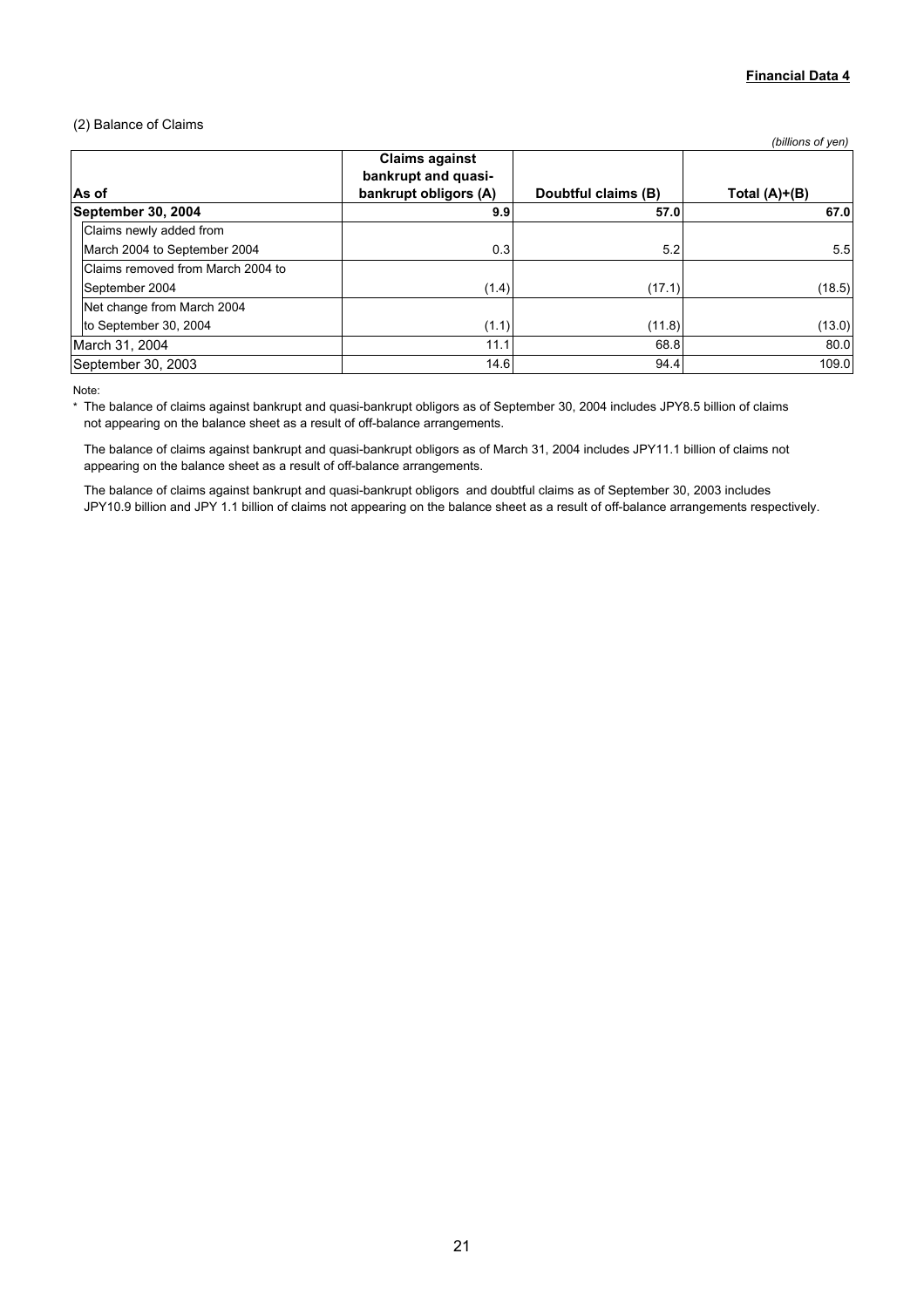#### **Financial Data 5**

#### **D. Details of Arrangements to Remove Claims from the Balance Sheet**

|                                                       |                                |                                              |                                                                               |                | (billions of yen) |
|-------------------------------------------------------|--------------------------------|----------------------------------------------|-------------------------------------------------------------------------------|----------------|-------------------|
|                                                       |                                |                                              | <b>Proposer</b> My                                                            | Securitization |                   |
|                                                       | Disposal by<br>liquidation (A) | Disposal by<br>obligor<br>revitalization (B) | improvement in<br>conditions<br>accompanying<br>obligor revitalization<br>(C) | Total (D)      | Sale to RCC       |
| Results of the six months ended<br>September 30, 2004 |                                |                                              |                                                                               | (13.2)         |                   |
| Results of the fiscal year ended March 31,<br>2004    | (0.6)                          | (0.2)                                        |                                                                               | (49.6)         |                   |
| Plan of the fiscal year ended March 31,<br>2005       | (0.0)                          |                                              |                                                                               | (1.5)          |                   |

*(billions of yen)*

|                                                       | Write-off (E) | Other total (F) | <b>Collection &amp;</b><br>repayment (G) | <b>Business</b><br>improvement (H) | Total<br>(sum of A<br>through F) |
|-------------------------------------------------------|---------------|-----------------|------------------------------------------|------------------------------------|----------------------------------|
| Results of the six months ended<br>September 30, 2004 | (0.1)         | (5.2)           | (3.5)                                    | (1.6)                              | (18.5)                           |
| Results of the fiscal year ended March 31,<br>2004    | (2.5)         | (16.8)          | (16.8)                                   |                                    | (69.9)                           |
| Plan of the fiscal year ended March 31.<br>2005       |               | (3.7)           | (3.7)                                    |                                    | (5.2)                            |

#### **E. Financial Support for Borrowers**

For the interim period ended September 30, 2004, the Bank had one case of the purchase of Aplus's newly issued common shares for JPY 35 billion.

#### **F. Reserve Ratio**

|                                                                                                    | As of Sep. 30,<br>2004 | As of March 31,<br>2004 | As of Sep. 30,<br>2003 |
|----------------------------------------------------------------------------------------------------|------------------------|-------------------------|------------------------|
| (i) Legally or Virtually Bankrupt Obligors (out<br>of unsecured portion of claims)                 | 100.00%                | 100.00%                 | 100.00%                |
| (ii) Possibly Bankrupt Obligors<br>(out of unsecured portion of claims)                            | 97.04%                 | 99.56%                  | 99.07%                 |
| (iii) Substandard Obligors<br>(out of unsecured portion of claims)                                 | 93.04%                 | 94.25%                  | 86.85%                 |
| (iv) Caution Obligors (except for<br>Substandard Obligors)<br>(out of unsecured portion of claims) | 27.17%                 | 25.72%                  | 25.68%                 |
| (out of total claims)                                                                              | 10.93%                 | 11.91%                  | 12.34%                 |
| (v) Normal Obligors<br>(out of total claims)                                                       | 0.78%                  | 0.98%                   | 1.02%                  |

#### **G. Reserve by Discounted Cash Flow Method**

Since fiscal year 2002, we have established reserves for loan losses using the DCF method to more than 90% of claims, by balance, against substandard obligors and possibly bankrupt obligors.